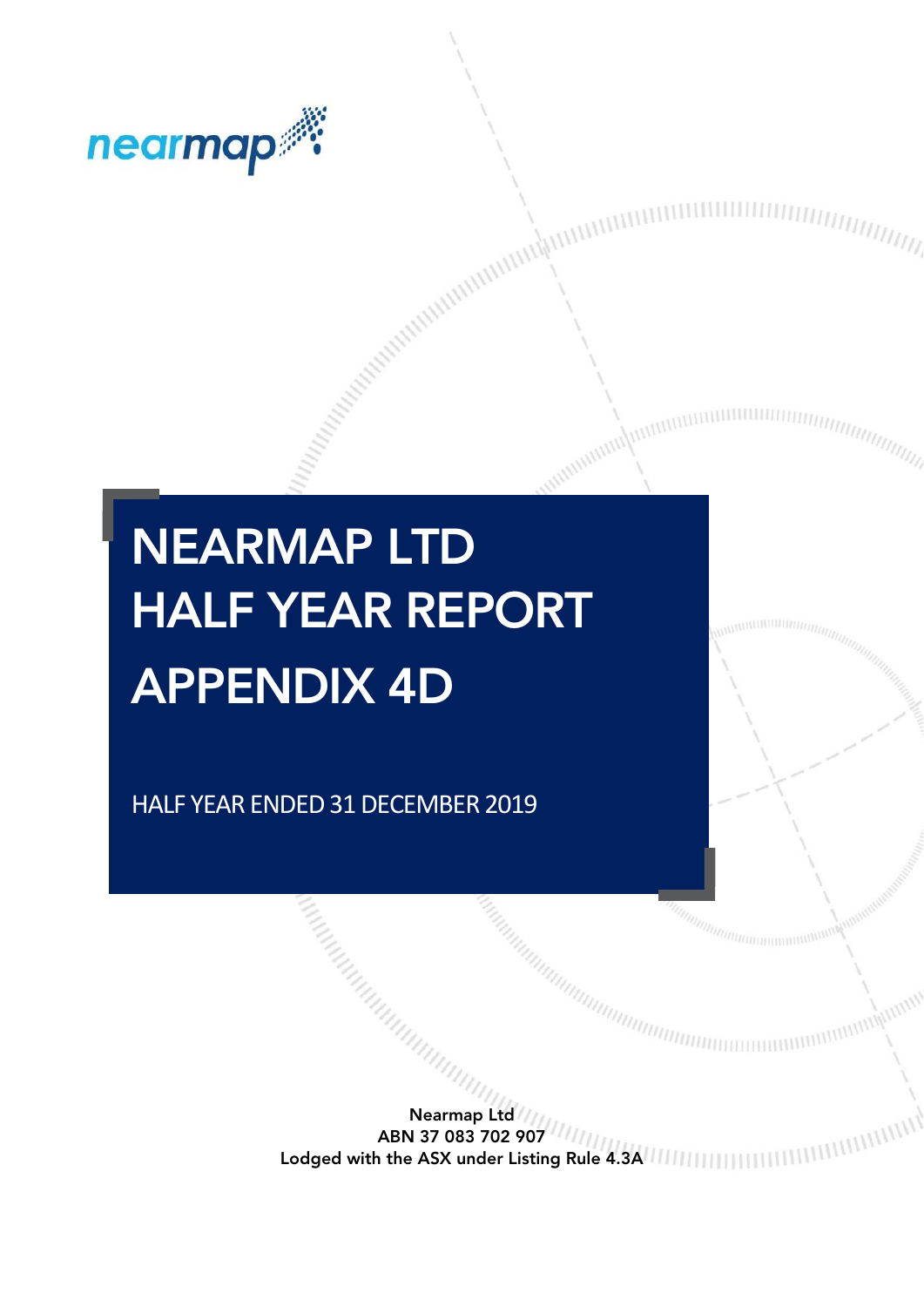## APPENDIX 4D HALF YEAR REPORT

## RESULTS FOR ANNOUNCEMENT TO THE MARKET

| Name of entity:                | Nearmap Ltd                      |
|--------------------------------|----------------------------------|
| ABN:                           | 37 083 702 907                   |
| <b>Reporting period:</b>       | Half year ended 31 December 2019 |
| Previous corresponding period: | Half year ended 31 December 2018 |
| Release date:                  | 19 February 2020                 |

|                                                                    |      |      |    | A\$'000 |
|--------------------------------------------------------------------|------|------|----|---------|
| Revenue                                                            | Up   | 31%  | Τo | 46,347  |
| Loss from ordinary activities after tax<br>attributable to members | Up   | 843% | Τo | 18,607  |
| Net loss for the period attributable to members                    | - Up | 843% | Τo | 18,607  |

|                                                    | <b>31 DECEMBER 2019</b> | <b>31 DECEMBER 2018</b> |
|----------------------------------------------------|-------------------------|-------------------------|
| Net tangible assets per share (cents) <sup>1</sup> |                         | 139                     |

<sup>1</sup> Net assets minus intangible assets minus net deferred tax liabilities divided by number of shares outstanding at the end of the period

#### DIVIDENDS

Nearmap Ltd has not proposed to pay any dividends for the half year ended 31 December 2019.

#### COMMENTARY AND OPERATIONAL OVERVIEW

For a discussion on the items above refer to the Review and Results of Operations section contained in the Directors' Report.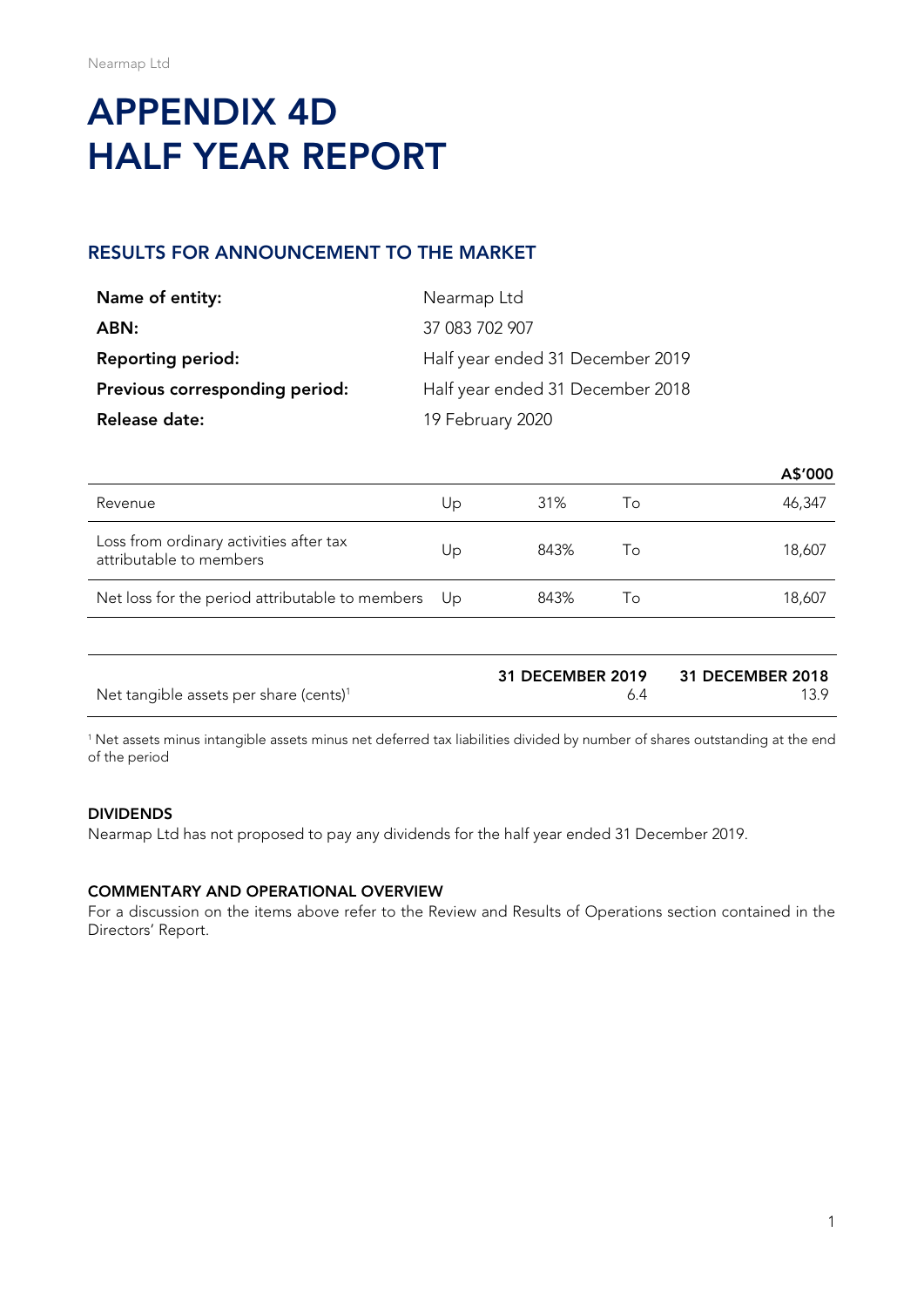#### DIRECTORS' REPORT

The Directors submit their report, together with the consolidated interim financial statements of the Group (referred to hereafter as "Nearmap") consisting of Nearmap Ltd and the entities it controlled at the end of, or during the half year ended 31 December 2019.

#### **DIRECTORS**

The Directors of the Company at any time during or since the end of the half year and up to the date of this report are:

| Mr Peter James     | Non-Executive Chairman                              |
|--------------------|-----------------------------------------------------|
| Dr Rob Newman      | Chief Executive Officer and Managing Director       |
| Ms Tracey Horton   | Non-Executive Director (appointed 1 September 2019) |
| Ms Sue Klose       | Non-Executive Director                              |
| Mr Ian Morris      | Non-Executive Director (retired 14 November 2019)   |
| Mr Ross Norgard    | Non-Executive Director                              |
| Mr Cliff Rosenberg | Non-Executive Director                              |

#### REVIEW AND RESULTS OF OPERATIONS

This is the first set of the Group's financial statements in which AASB 16 Leases has been applied. Under the transition methods chosen, comparative information has not been restated. The 31 December 2019 results are therefore not directly comparable to prior year. Changes to significant accounting policies and the impact of applying the new standard are described in Note 1 to the financial statements.

For the half year ended 31 December 2019, Nearmap reported revenue of \$46,347 thousand, up 31% on corresponding prior half year revenue of \$35,486 thousand. Total subscription revenue increased by 31%, up to \$46,165 thousand from \$35,138 thousand, reflecting continuing strong growth in both Australia & New Zealand, and North America. Nearmap's net loss after tax for the half year ended 31 December 2019 was \$18,607 thousand, an 843% increase on the prior half year loss after tax of \$1,974 thousand, due to a 61% increase in operating cost base, in line with the investment strategy outlined at the time of the 2018 capital raise, and the acceleration of capture cost amortisation. Nearmap's balance sheet remained strong with no debt and a closing cash balance at 31 December 2019 of \$49,621 thousand (30 June 2019: \$75,914 thousand).

#### ROUNDING OFF

The Company is of a kind referred to in ASIC Corporations (Rounding in Financial/Directors' Reports) Instrument 2016/191 and in accordance with that instrument, amounts in the consolidated interim financial statements and Directors' Report have been rounded off to the nearest thousand dollars, unless otherwise stated.

#### AUDITOR'S INDEPENDENCE DECLARATION

KPMG, our auditor, have provided a written independence declaration as required under section 307C of the Corporations Act 2001 to the Directors in relation to their review of the consolidated interim financial statements for the half year ended 31 December 2019. This independence declaration forms part of the Directors' Report and can be found at page 3.

Signed in accordance with a resolution of the Directors.

Dr Rob Newman Chief Executive Officer and Managing Director Sydney, 18 February 2020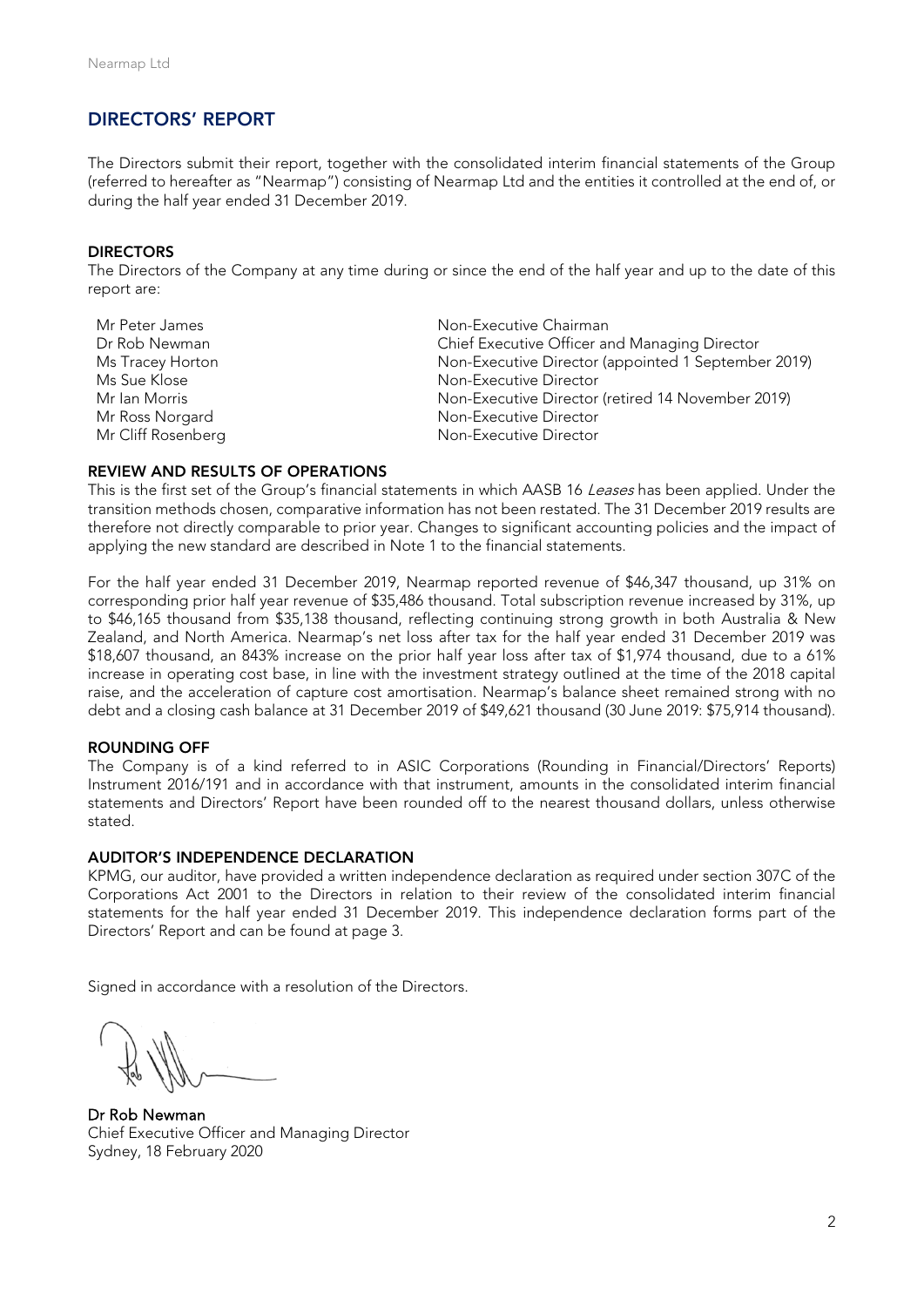

# Lead Auditor's Independence Declaration under Section 307C of the Corporations Act 2001

## To the Directors of Nearmap Ltd

I declare that, to the best of my knowledge and belief, in relation to the review of Nearmap Ltd for the halfyear ended 31 December 2019 there have been:

- i. no contraventions of the auditor independence requirements as set out in the *Corporations Act 2001* in relation to the review; and
- ii. no contraventions of any applicable code of professional conduct in relation to the review.

KPMG

avinte Toonli

KPMG Caoimhe Toouli *Partner* Sydney 18 February 2020

> KPMG, an Australian partnership and a member firm of the KPMG network of independent member firms affiliated with KPMG International Cooperative ("KPMG International"), a Swiss entity.

Liability limited by a scheme approved under Professional Standards Legislation.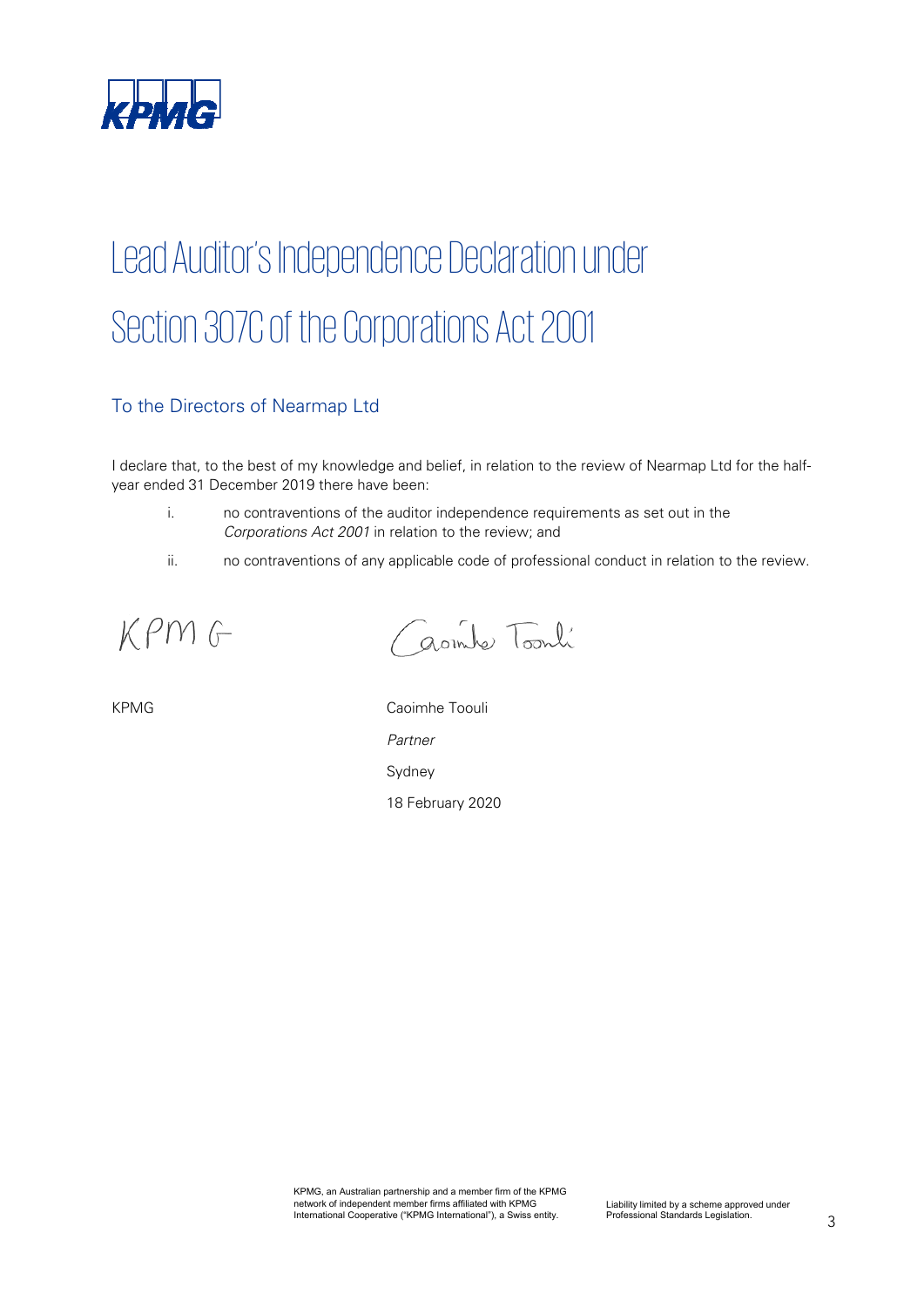#### CONSOLIDATED INTERIM STATEMENT OF PROFIT OR LOSS AND OTHER COMPREHENSIVE INCOME FOR THE HALF YEAR ENDED 31 DECEMBER 2019

|                                                                                        |                | 31 DECEMBER | 31 DECEMBER |
|----------------------------------------------------------------------------------------|----------------|-------------|-------------|
|                                                                                        |                | 2019        | 2018*       |
|                                                                                        | <b>NOTES</b>   | \$'000      | \$'000      |
|                                                                                        |                |             |             |
| Revenue                                                                                |                | 46,347      | 35,486      |
| Other income                                                                           |                | 615         | 826         |
| TOTAL REVENUE AND OTHER INCOME                                                         | 3              | 46,962      | 36,312      |
| Employee benefits expense                                                              |                | (27,760)    | (16, 221)   |
| Amortisation <sup>1</sup>                                                              | 10             | (18, 202)   | (6,947)     |
| Depreciation <sup>1</sup>                                                              | 9              | (3,924)     | (1,623)     |
| Other operational expenses <sup>2</sup>                                                | 5              | (15, 481)   | (11, 388)   |
| <b>TOTAL EXPENSES</b>                                                                  |                | (65, 367)   | (36, 179)   |
|                                                                                        |                |             |             |
| Net finance (costs)/income <sup>2</sup>                                                | 6              | (806)       | 179         |
| (LOSS)/PROFIT BEFORE TAX                                                               |                | (19, 211)   | 312         |
| Income tax benefit/(expense)                                                           | $\overline{7}$ | 604         | (2, 286)    |
| <b>LOSS AFTER TAX FOR THE HALF YEAR</b>                                                |                | (18,607)    | (1, 974)    |
| <b>OTHER COMPREHENSIVE INCOME</b><br>Items that may be reclassified to profit or loss: |                |             |             |
| Exchange differences on translation of foreign operations                              |                | 460         | (137)       |
| Fair value loss on cash flow hedges                                                    |                | (297)       | (9)         |
| Income tax associated with these items                                                 |                | 89          | 3           |
| TOTAL COMPREHENSIVE LOSS FOR THE HALF YEAR                                             |                | (18, 355)   | (2, 117)    |
| <b>LOSS PER SHARE</b>                                                                  |                |             |             |
|                                                                                        |                |             |             |
| Basic loss per share for the half year (cents per share)                               |                | (4.14)      | (0.47)      |
| Diluted loss per share for the half year (cents per share)                             |                | (4.14)      | (0.47)      |

<sup>1</sup> In the prior half year, amortisation and depreciation were presented in the same line item. In the current period the expenses are presented separately to enable more comparability. Comparative figures have been adjusted accordingly.

<sup>2</sup> In the prior half year, other finance costs of (\$2) thousand were presented within other operational expenses, and net foreign exchange differences of \$181 thousand were disclosed on the face of the consolidated interim statement of profit or loss. In the current period, other finance costs and net foreign exchange differences are presented within net finance (costs)/income to enable more comparability. Comparative figures have been adjusted accordingly.

\* The Group has initially applied AASB 16 Leases at 1 July 2019, using the modified retrospective approach. Under this approach, comparative information is not restated and the cumulative effect of initially applying AASB 16 Leases is recognised in retained earnings at the date of initial application. See Note 1 (D) for further information regarding the transition to AASB 16 Leases on 1 July 2019.

The above consolidated interim statement of profit or loss and other comprehensive income should be read in conjunction with the notes to the interim financial statements on pages 9 to 24.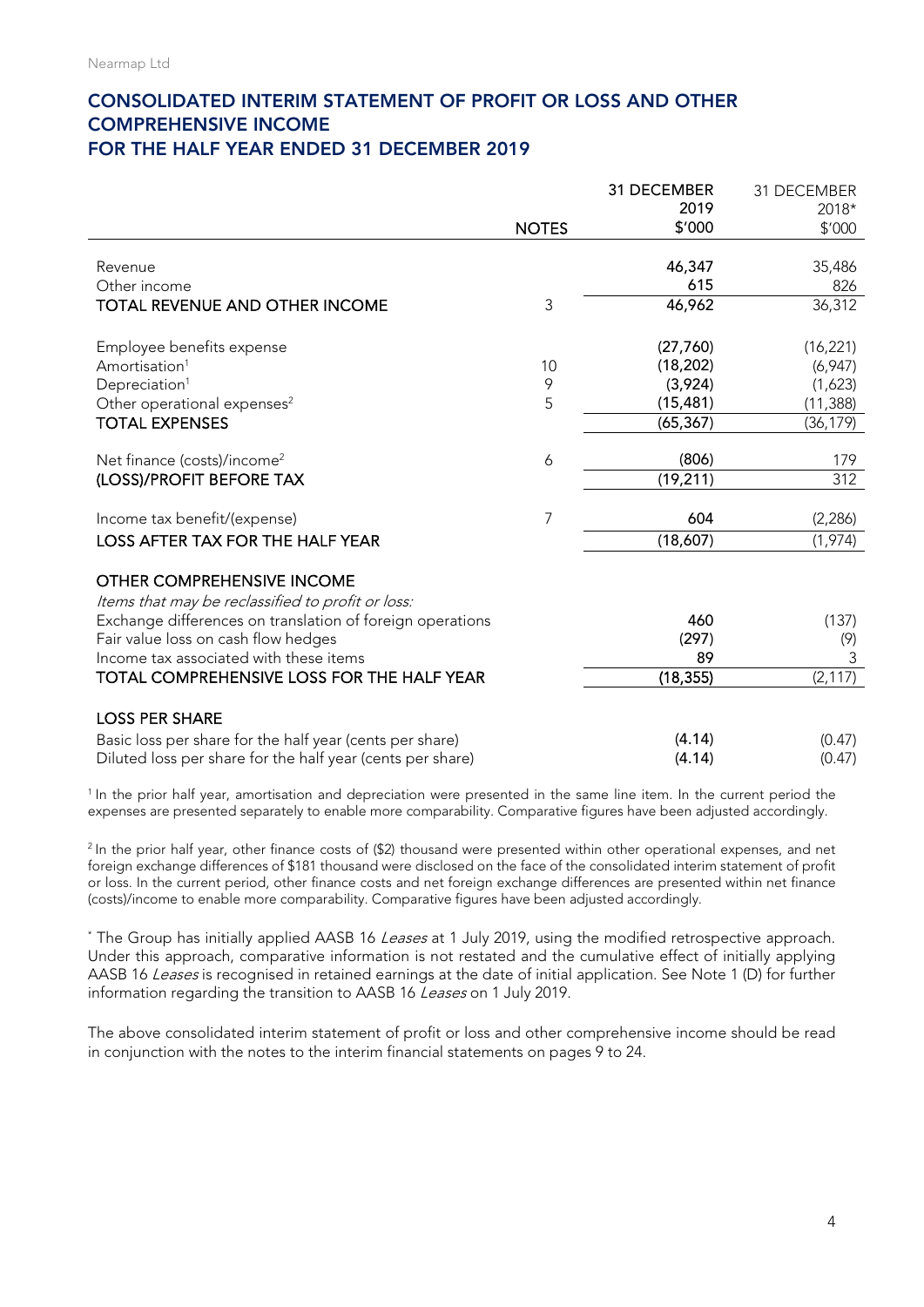## CONSOLIDATED INTERIM STATEMENT OF FINANCIAL POSITION AS AT 31 DECEMBER 2019

|                                        |              | 31 DECEMBER   | 30 JUNE   |
|----------------------------------------|--------------|---------------|-----------|
|                                        |              | 2019          | 2019*     |
|                                        | <b>NOTES</b> | \$'000        | \$'000    |
| <b>CURRENT ASSETS</b>                  |              |               |           |
| Cash and cash equivalents              | 8            | 49,621        | 75,914    |
| Trade receivables                      |              | 23,868        | 14,535    |
| Other current receivables              |              | 3,195         | 3,078     |
| Other current assets                   |              | 3,761         | 2,663     |
| <b>TOTAL CURRENT ASSETS</b>            |              | 80,445        | 96,190    |
|                                        |              |               |           |
| <b>NON-CURRENT ASSETS</b>              |              |               |           |
| Property, plant and equipment          | 9            | 36,300        | 16,782    |
| Intangible assets                      | 10           | 48,443        | 42,132    |
| Deferred tax assets                    |              | 4,481         | 3,086     |
| <b>TOTAL NON-CURRENT ASSETS</b>        |              | 89,224        | 62,000    |
| <b>TOTAL ASSETS</b>                    |              | 169,669       | 158,190   |
|                                        |              |               |           |
| <b>CURRENT LIABILITIES</b>             |              |               |           |
| Trade and other payables               |              | 4,758         | 3,777     |
| Unearned revenue                       |              | 49,158        | 42,034    |
| Employee benefits                      |              | 5,518         | 5,701     |
| Lease liabilities                      | 1            | 4,434         |           |
| Other current liabilities              |              | 9,370         | 5,446     |
| Current tax liabilities                |              | 834           | 2,107     |
| <b>TOTAL CURRENT LIABILITIES</b>       |              | 74,072        | 59,065    |
|                                        |              |               |           |
| <b>NON-CURRENT LIABILITIES</b>         |              |               |           |
| Deferred tax liabilities               |              | 10,490<br>433 | 10,190    |
| Employee benefits<br>Lease liabilities |              | 11,751        | 280       |
| Other non-current liabilities          | 1            | 1,348         | 1,002     |
| <b>TOTAL NON-CURRENT LIABILITIES</b>   |              | 24,022        | 11,472    |
|                                        |              |               |           |
| <b>TOTAL LIABILITIES</b>               |              | 98,094        | 70,537    |
| <b>NET ASSETS</b>                      |              | 71,575        | 87,653    |
|                                        |              |               |           |
| <b>EQUITY</b>                          |              |               |           |
| Contributed equity                     | 11           | 125,870       | 124,617   |
| Reserves                               |              | 16,461        | 14,843    |
| Profits reserve                        |              | 7,078         | 7,078     |
| Accumulated losses                     |              | (77, 834)     | (58, 885) |
| <b>TOTAL EQUITY</b>                    |              | 71,575        | 87,653    |

\* The Group has initially applied AASB 16 Leases at 1 July 2019, using the modified retrospective approach. Under this approach, comparative information is not restated and the cumulative effect of initially applying AASB 16 Leases is recognised in retained earnings at the date of initial application. See Note 1 (D) for further information regarding the transition to AASB 16 Leases on 1 July 2019.

The above consolidated interim statement of financial position should be read in conjunction with the notes to the interim financial statements on pages 9 to 24.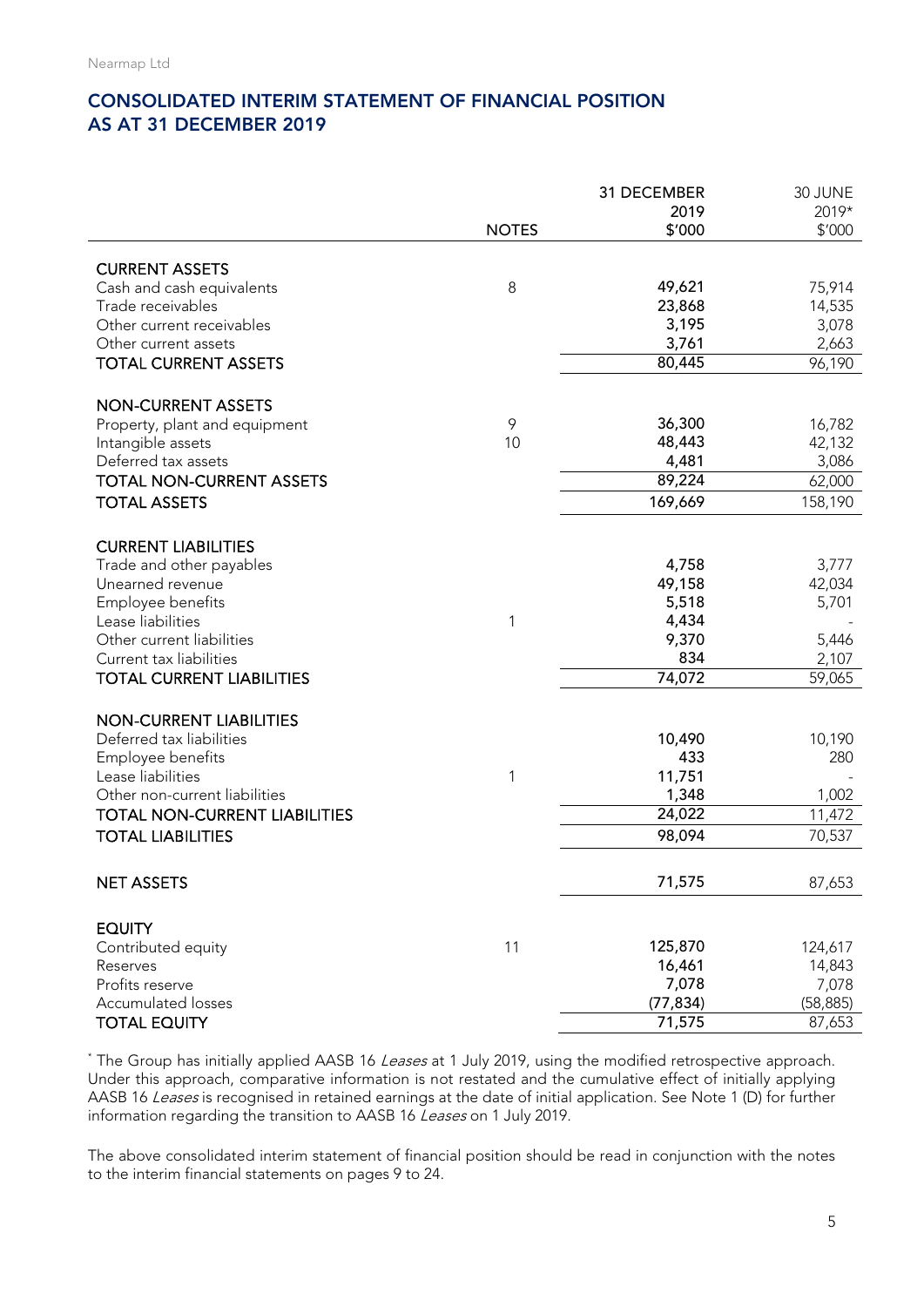## CONSOLIDATED INTERIM STATEMENT OF CASH FLOWS FOR THE HALF YEAR ENDED 31 DECEMBER 2019

|                                                          | 31 DECEMBER<br>2019<br>\$'000 | 31 DECEMBER<br>2018*<br>\$'000 |
|----------------------------------------------------------|-------------------------------|--------------------------------|
|                                                          |                               |                                |
| CASH FLOWS FROM OPERATING ACTIVITIES                     |                               |                                |
| Receipts from customers                                  | 46,647                        | 37,022                         |
| Payments to suppliers and employees <sup>1</sup>         | (46, 501)                     | (25, 859)                      |
| Interest received                                        | 618                           | 189                            |
| Other receipts                                           |                               | 21                             |
| Income taxes paid                                        | (1, 551)                      | (629)                          |
| NET CASH (USED IN)/FROM OPERATING ACTIVITIES             | (787)                         | 10,744                         |
| <b>CASH FLOWS FROM INVESTING ACTIVITIES</b>              |                               |                                |
| Purchase of plant and equipment                          | (6, 511)                      | (3,033)                        |
| Payments for development costs                           | (7,000)                       | (3,904)                        |
| Payment for capture costs <sup>1</sup>                   | (11, 578)                     | (9,350)                        |
| Proceeds from sale of plant and equipment                | 251                           | 14                             |
| Proceeds from sale of unlisted investments               |                               | 150                            |
| NET CASH USED IN INVESTING ACTIVITIES                    | (24, 838)                     | (16, 123)                      |
|                                                          |                               |                                |
| <b>CASH FLOWS FROM FINANCING ACTIVITIES</b>              |                               |                                |
| Proceeds from share offer                                |                               | 67,146                         |
| Proceeds from exercise of share options                  | 1,264                         | 2,102                          |
| Proceeds from repayment of share option loans            | 37                            | 7                              |
| Payments for treasury shares                             | (212)                         | (108)                          |
| Payments for lease liabilities                           | (1,744)                       |                                |
| NET CASH FLOWS FROM FINANCING ACTIVITIES                 | (655)                         | 69,147                         |
|                                                          |                               |                                |
| NET INCREASE/(DECREASE) IN CASH AND CASH                 |                               |                                |
| <b>EQUIVALENTS</b>                                       | (26, 280)                     | 63,768                         |
| Cash and cash equivalents at the beginning of the period | 75,914                        | 17,530                         |
| Effect of movement of exchange rates on cash held        | (13)                          | 35                             |
| CASH AND CASH EQUIVALENTS AT THE END OF THE PERIOD       | 49,621                        | 81,333                         |

<sup>1</sup> Capture costs in Australia/New Zealand and the US/Canada of \$2,024 thousand and \$9,554 thousand respectively (31 December 2018: \$1,764 thousand and \$7,586 thousand) were previously included within Net Cash from Operating Activities and have been reclassified to Net Cash from Investing Activities to better reflect the nature of the related asset which is capitalised.

\* The Group has initially applied AASB 16 Leases at 1 July 2019, using the modified retrospective approach. Under this approach, comparative information is not restated and the cumulative effect of initially applying AASB 16 Leases is recognised in retained earnings at the date of initial application. See Note 1 (D) for further information regarding the transition to AASB 16 Leases on 1 July 2019. The application of AASB 16 Leases has led to operating lease payments previously included in net cash (used in)/from operating activities now being included as payments for lease liabilities within net cash flow from financing activities.

The above consolidated interim statement of cash flows should be read in conjunction with the notes to the interim financial statements on pages 9 to 24.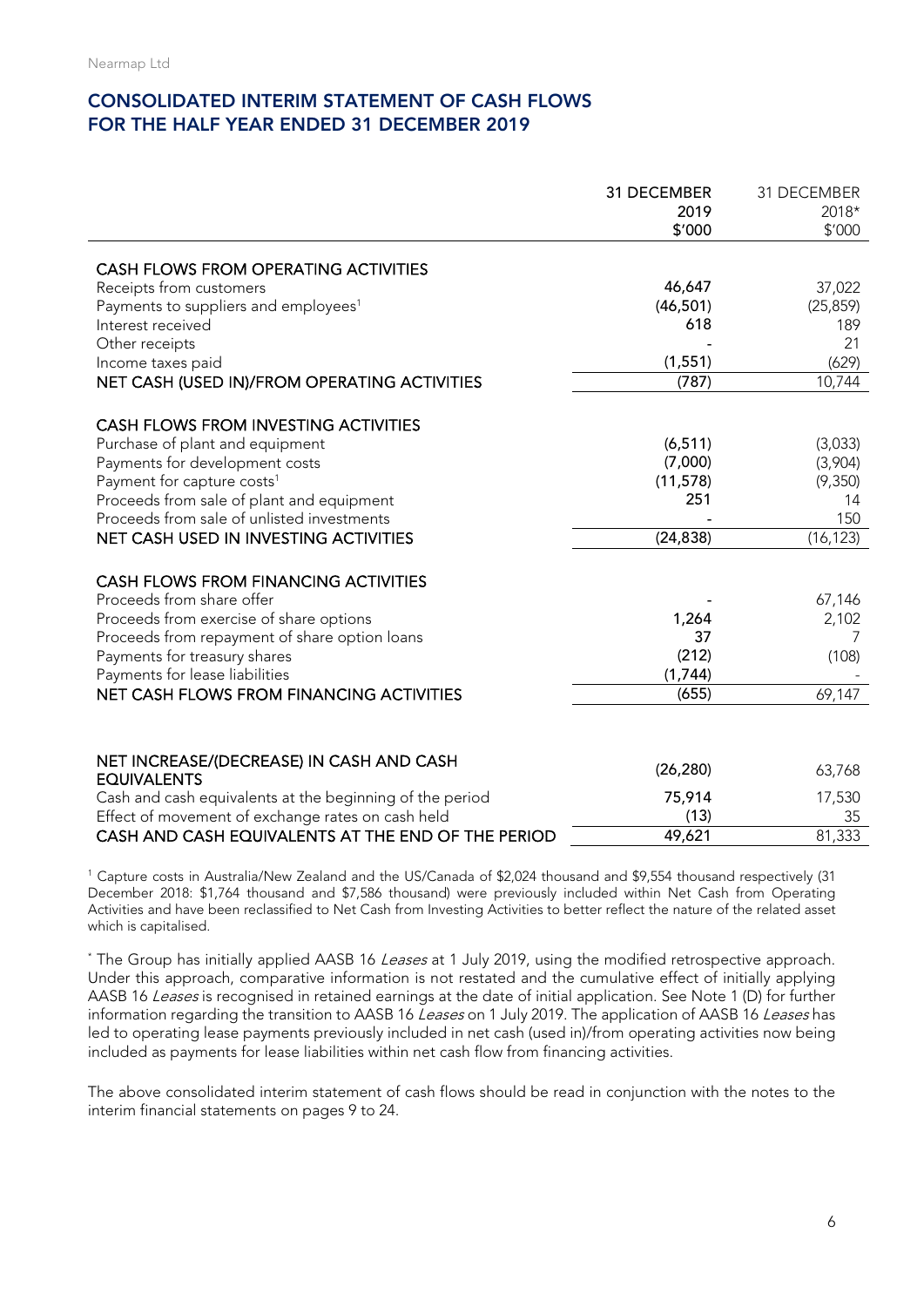#### CONSOLIDATED INTERIM STATEMENT OF CHANGES IN EQUITY FOR THE HALF YEAR ENDED 31 DECEMBER 2019

|                                                              |              | <b>CONTRIBUTED</b><br><b>EQUITY</b> | <b>ACCUMULATED</b><br><b>LOSSES</b> | <b>PROFITS</b><br><b>RESERVE</b> | SHARE-BASED<br>PAYMENTS RESERVE | <b>OTHER</b><br><b>RESERVES</b> | <b>TOTAL</b><br><b>EQUITY</b> |
|--------------------------------------------------------------|--------------|-------------------------------------|-------------------------------------|----------------------------------|---------------------------------|---------------------------------|-------------------------------|
|                                                              | <b>NOTES</b> | \$′000                              | \$'000                              | \$'000                           | \$'000                          | \$'000                          | \$'000                        |
| AT 30 JUNE 2019*                                             |              | 124,617                             | (58, 885)                           | 7,078                            | 15,053                          | (210)                           | 87,653                        |
| Adjustment on initial application of<br>AASB 16 (net of tax) |              |                                     | (358)                               |                                  |                                 |                                 | (358)                         |
| AT 1 JULY 2019                                               |              | 124,617                             | (59, 243)                           | 7,078                            | 15,053                          | (210)                           | 87,295                        |
| Loss for the half year<br>Other comprehensive income:        |              |                                     | (18,607)                            |                                  |                                 |                                 | (18,607)                      |
| Fair value loss on cash flow hedges (net<br>of tax)          |              |                                     |                                     |                                  |                                 | (208)                           | (208)                         |
| Exchange differences on translation of<br>foreign operations |              |                                     |                                     |                                  |                                 | 460                             | 460                           |
| <b>TOTAL COMPREHENSIVE LOSS FOR</b><br>THE HALF YEAR         |              |                                     | (18,607)                            |                                  |                                 | 252                             | (18, 355)                     |
| Transactions with owners of the<br>Company:                  |              |                                     |                                     |                                  |                                 |                                 |                               |
| Share options exercised                                      | 11           | 1,264                               |                                     |                                  |                                 |                                 | 1,264                         |
| Repayment of share option loans                              | 11           | 37                                  |                                     |                                  |                                 |                                 | 37                            |
| Share-based payment expense                                  | 4            |                                     |                                     |                                  | 1,546                           |                                 | 1,546                         |
| Treasury shares acquired                                     | 11           | (212)                               |                                     |                                  |                                 |                                 | (212)                         |
| Shares vested and transferred to<br>employees                | 11           | 164                                 | 16                                  |                                  | (180)                           |                                 |                               |
| AT 31 DECEMBER 2019                                          |              | 125,870                             | (77, 834)                           | 7,078                            | 16,419                          | 42                              | 71,575                        |

\* The Group has initially applied AASB 16 Leases at 1 July 2019, using the modified retrospective approach. Under this approach, comparative information is not restated and the cumulative effect of initially applying AASB 16 Leases is recognised in retained earnings at the date of initial application. See Note 1 (D) for further information regarding the transition to AASB 16 Leases on 1 July 2019.

The above consolidated interim statement of changes in equity should be read in conjunction with the notes to the interim financial statements on pages 9 to 24.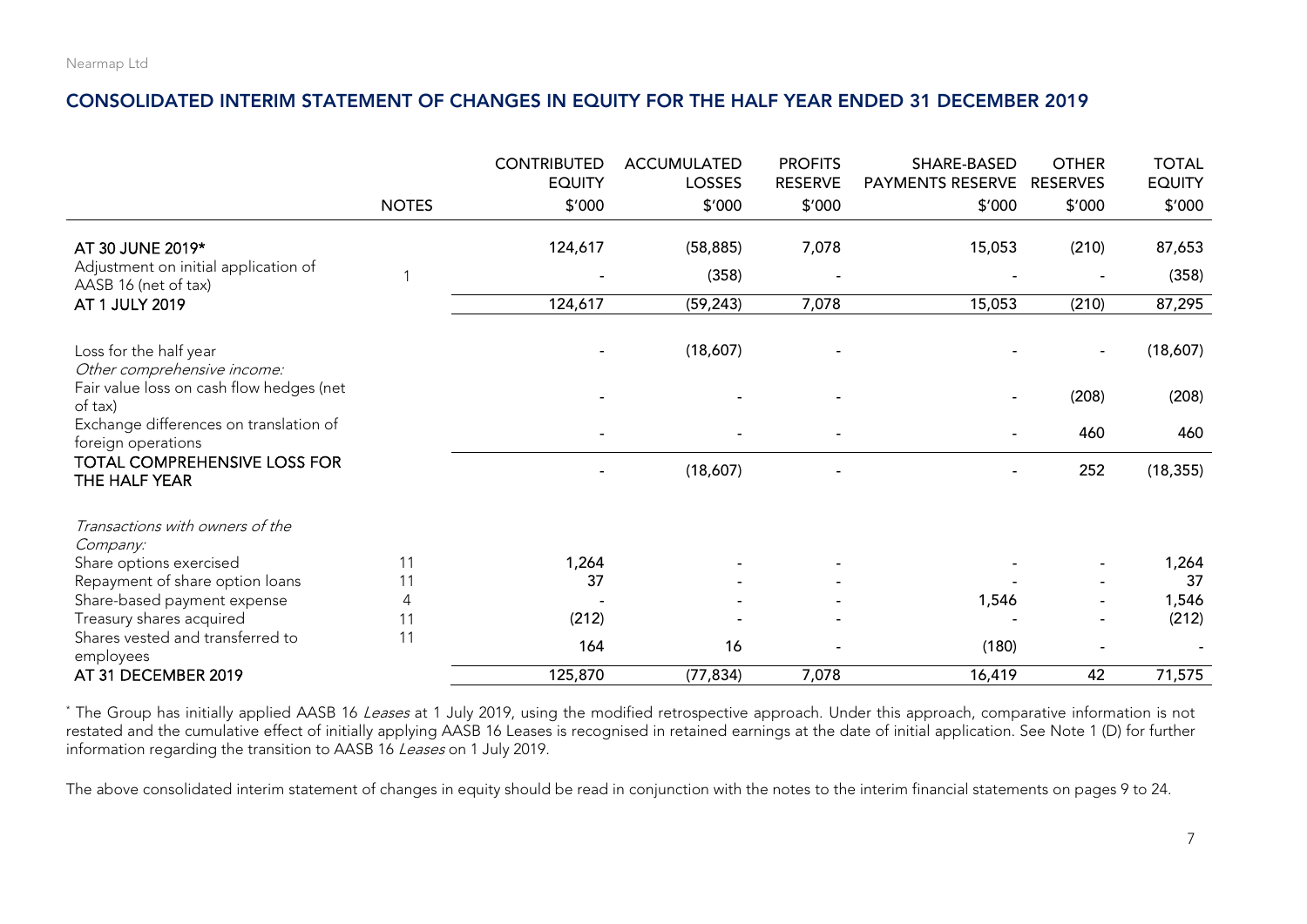#### CONSOLIDATED INTERIM STATEMENT OF CHANGES IN EQUITY FOR THE HALF YEAR ENDED 31 DECEMBER 2018

|                                                                                                               |              | <b>CONTRIBUTED</b><br><b>EQUITY</b> | <b>ACCUMULATED</b><br><b>LOSSES</b> | <b>PROFITS</b><br><b>RESERVE</b> | SHARE-BASED<br>PAYMENTS RESERVE | <b>OTHER</b><br><b>RESERVES</b> | <b>TOTAL</b><br><b>EQUITY</b> |
|---------------------------------------------------------------------------------------------------------------|--------------|-------------------------------------|-------------------------------------|----------------------------------|---------------------------------|---------------------------------|-------------------------------|
|                                                                                                               | <b>NOTES</b> | \$'000                              | \$′000                              | \$'000                           | \$'000                          | \$′000                          | \$′000                        |
| AT 30 JUNE 2018                                                                                               |              | 52,995                              | (44,062)                            | 7,078                            | 13,369                          | (386)                           | 28,994                        |
| Adjustment on initial application of<br>AASB 15 (net of tax)                                                  |              |                                     | 111                                 |                                  |                                 |                                 | 111                           |
| AT 1 JULY 2018                                                                                                |              | 52,995                              | (43,951)                            | 7,708                            | 13,369                          | (386)                           | 29,105                        |
| Loss for the half year<br>Other comprehensive income:                                                         |              |                                     | (1, 974)                            |                                  |                                 |                                 | (1, 974)                      |
| Fair value loss on cash flow hedges (net<br>of tax)                                                           |              |                                     |                                     |                                  |                                 | (6)                             | (6)                           |
| Exchange differences on translation of<br>foreign operations<br>TOTAL COMPREHENSIVE LOSS FOR<br>THE HALF YEAR |              |                                     |                                     |                                  |                                 | (137)                           | (137)                         |
|                                                                                                               |              |                                     | (1,974)                             |                                  |                                 | (143)                           | (2, 117)                      |
| Transactions with owners of the<br>Company:                                                                   |              |                                     |                                     |                                  |                                 |                                 |                               |
| Share issue                                                                                                   | 11           | 68,002                              |                                     |                                  |                                 |                                 | 68,002                        |
| Share options exercised                                                                                       | 11           | 2,102                               |                                     |                                  |                                 |                                 | 2,102                         |
| Repayment of share option loans                                                                               | 11           |                                     |                                     |                                  |                                 |                                 |                               |
| Share-based payment expense                                                                                   | 4            |                                     |                                     |                                  | 518                             |                                 | 518                           |
| Treasury shares acquired                                                                                      | 11           | (108)                               |                                     |                                  |                                 |                                 | (108)                         |
| AT 31 DECEMBER 2018                                                                                           |              | 122,998                             | (45, 925)                           | 7,078                            | 13,887                          | (529)                           | 97,509                        |

The above consolidated interim statement of changes in equity should be read in conjunction with the notes to the interim financial statements on pages 9 to 24.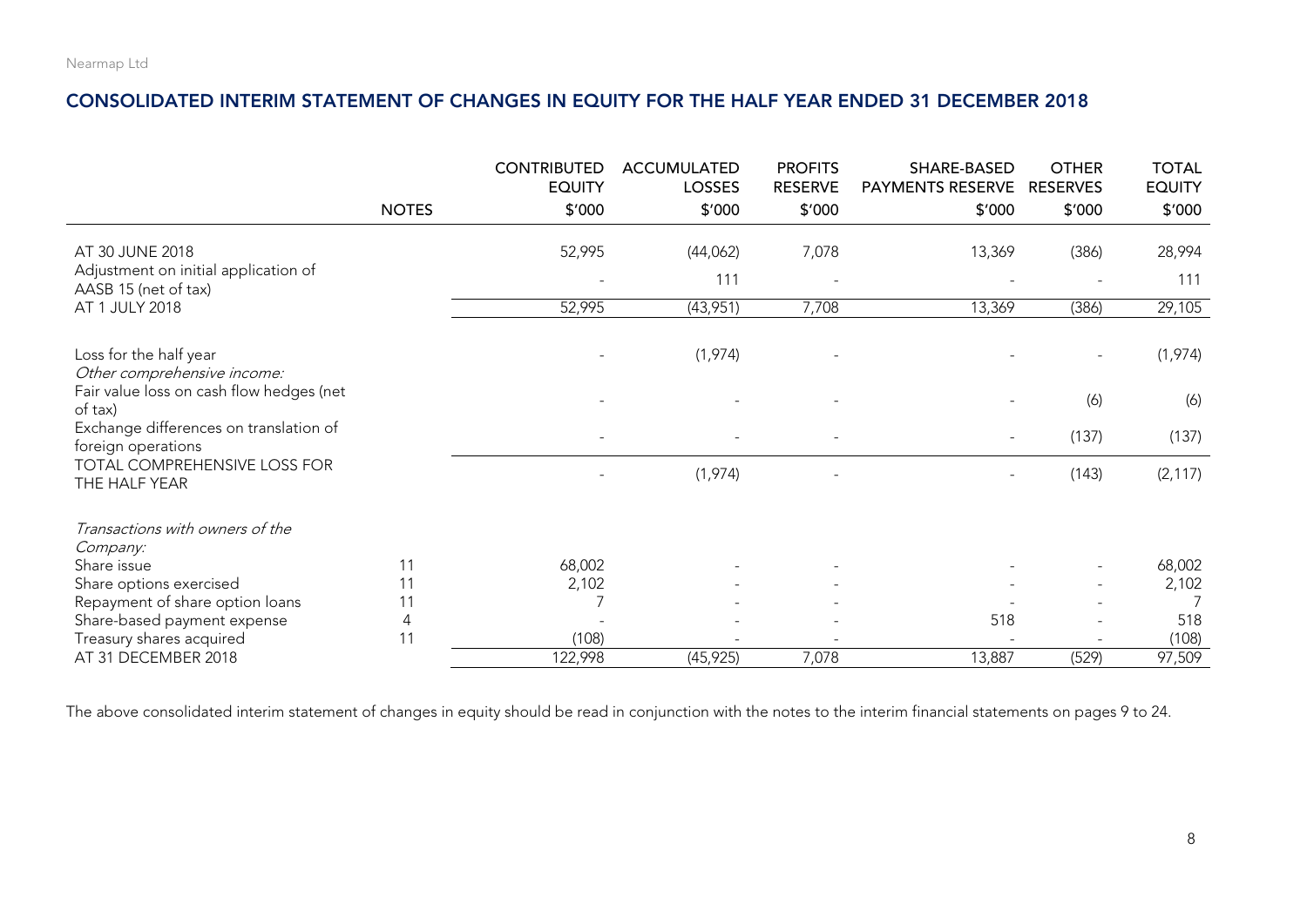## 1. BASIS OF PREPARATION

#### A. REPORTING ENTITY

Nearmap Ltd (the "Company") is a for-profit company domiciled in Australia. These consolidated interim financial statements for the half year ended 31 December 2019 comprise the Company and its subsidiaries (together referred to as the "Group"). The Company's registered office is at Level 4, Tower One, International Towers Sydney 100 Barangaroo Avenue, Sydney NSW 2000.

The principal activity of the Group during the course of the reporting period was online aerial photomapping via its 100% owned subsidiaries, Nearmap Australia Pty Ltd, Nearmap US, Inc and Nearmap Remote Sensing US, Inc.

The Group's current liabilities as at 31 December 2019 include unearned income of \$49,158. Unearned income includes income received in advance which has been deferred in the consolidated interim statement of financial position until the service is performed. These liabilities are expected to be settled without a corresponding cash outflow. The financial report has been prepared on a going concern basis, based on the Group's cash flows for the current period and estimated profits and cash flows for future years.

These consolidated interim financial statements were authorised for issue by the Board of Directors on Tuesday, 18 February 2020.

#### B. STATEMENT OF COMPLIANCE

These consolidated interim financial statements for the half year reporting period ended 31 December 2019 have been prepared in accordance with Australian Accounting Standard AASB 134 Interim Financial Reporting and the Corporations Act 2001. The consolidated interim financial statements of the Group also comply with International Accounting Standards IAS 34 Interim Financial Reporting.

Selected explanatory notes are included to explain events and transactions that are significant to an understanding of the changes in financial position and performance of the Group since the last annual consolidated financial statements for the year ended 30 June 2019. These consolidated interim financial statements do not include all the notes of the type normally included in an annual financial report. Accordingly, these consolidated interim financial statements are to be read in conjunction with the consolidated annual financial statements for the year ended 30 June 2019 and any public announcements made by the Company during the interim reporting period in accordance with the continuous disclosure requirements of the Corporations Act 2001 and ASX Listing Rules. A copy of the consolidated annual financial statements for the year ended 30 June 2019 and public announcements is available at www.nearmap.com.au.

The consolidated interim financial statements are presented in Australian dollars. The Company is of a kind referred to in ASIC Corporations (Rounding in Financial/Directors' Reports) Instrument 2016/191 and in accordance with that instrument, amounts in the consolidated interim financial statements and Directors' Report have been rounded off to the nearest thousand dollars, unless otherwise stated.

#### C. JUDGEMENTS AND ESTIMATES

In preparing these consolidated interim financial statements, management makes judgements, estimates and assumptions that affect the application of accounting policies and the reported amounts of assets and liabilities, income and expense. Actual results may differ from these estimates.

The significant judgements made by management in applying the Group's accounting policies and the key sources of estimation uncertainty were the same as those that applied to the consolidated financial statements for the year ended 30 June 2019, except for the new significant judgements related to lessee accounting under AASB 16 Leases, which are described in Note 1 (D).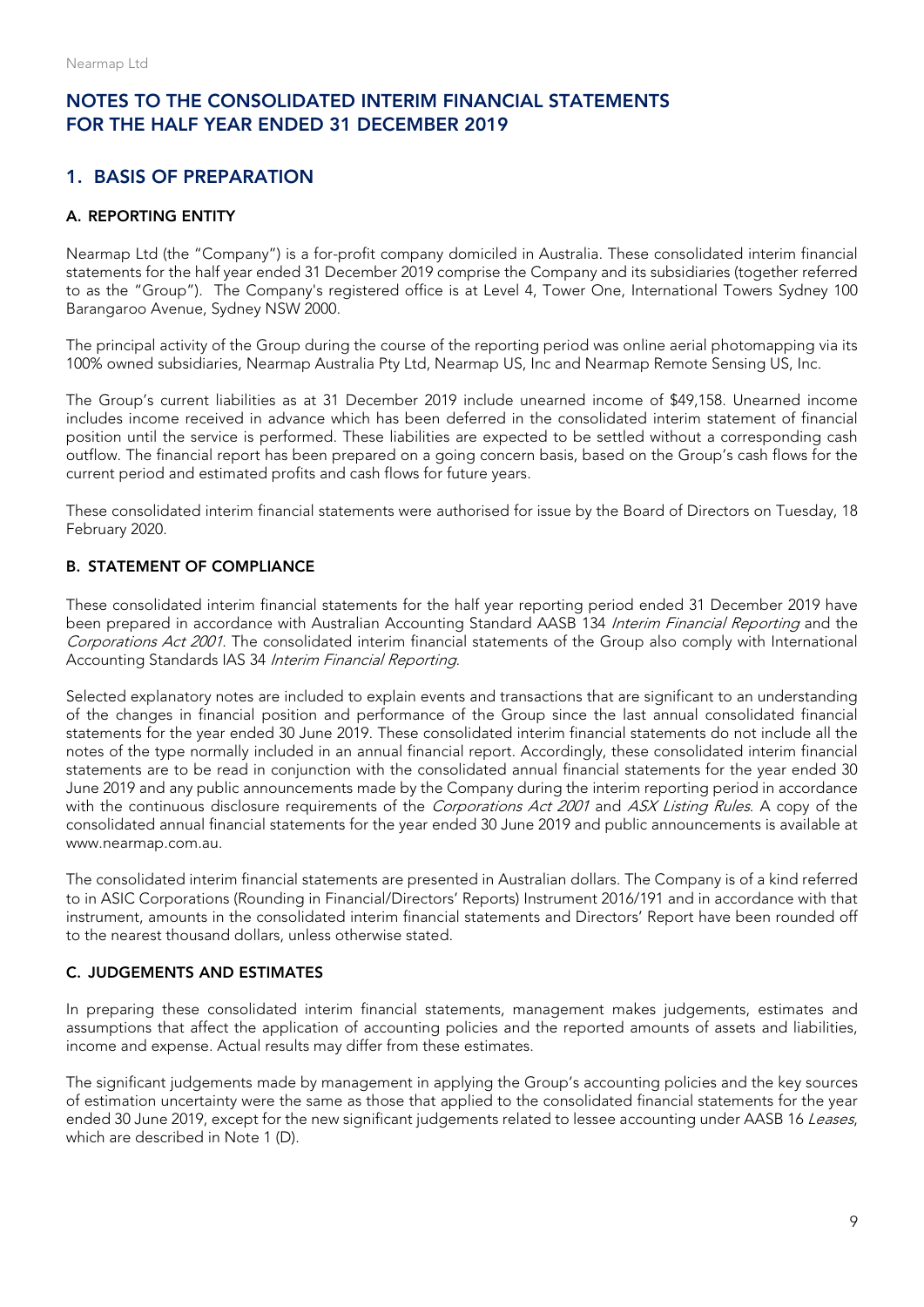## 1. BASIS OF PREPARATION (CONT.)

#### D. SIGNIFICANT ACCOUNTING POLICIES

The accounting policies applied by the Group in these consolidated interim financial statements are the same as those applied in the consolidated annual financial statements for the year ended 30 June 2019 with the exception of the adoption of newly applicable standards and early adoption of amendments effective 1 July 2019, as described below.

#### AASB 16 Leases

The Group has initially adopted AASB 16 Leases (AASB 16) from 1 July 2019. The newly effective standard introduced a single, on-balance sheet accounting model for lessees. As a result, the Group, as a lessee, has recognised right-ofuse assets representing its right to use the underlying assets and lease liabilities representing its obligation to make lease payments. The Group elected to use the transition practical expedient allowing the standard to be applied only to contracts that were previously identified as leases applying AASB 117 Leases (AASB 117) and Interpretation 4 at the date of initial application. The Group also elected to use the practical expedient outlined in AASB 16 for leases with a term of less than 12 months and no purchase options, and leases of low value assets. The cost related to these leases is recognised on a straight-line basis over the term of the lease.

The group has applied AASB 16 using the modified retrospective approach, under which the cumulative effect of initial application is recognised in retained earnings at 1 July 2019. Accordingly, the comparative information presented for 2018 has not been restated – i.e. it is presented, as previously reported, under AASB 117 and related interpretations. The Group previously classified leases as operating or finance leases based on its assessment of whether the lease transferred substantially all of the risks and rewards of ownership. On transition to AASB 16, all leases entered into by the Group were classified as operating leases under AASB 117 and related interpretations, and the payments recognised on a straight-line basis in the consolidated statement of profit or loss over the term of the lease. The details of the changes in accounting policies are disclosed below.

#### Definition of a lease

The Group leases many assets, namely properties and office equipment. Previously, the Group determined at contract inception whether an arrangement was or contained a lease under Interpretation 4 Determining Whether an Arrangement contains a Lease. The Group now assesses whether a contract is or contains a lease based on the new definition of a lease. Under AASB 16, a contract is, or contains, a lease if the contract conveys a right to control the use of an identified asset for a period of time in exchange for consideration.

#### Significant accounting policy

The Group recognises a right-of-use asset and a lease liability at the lease commencement date, being the date that the underlying asset is available for use. The right-of-use asset is initially measured at cost, and subsequently at cost less any accumulated depreciation and impairment losses, and adjustment for certain remeasurement of the lease liability. The cost of the right-of-use asset includes the amount of recognised lease liabilities, initial direct costs inherent to the lease, and the expected costs to make good the leased asset, less any incentive received. The Group presents right-of-use assets in property, plant, and equipment, the same line items as it presents underlying assets of the same nature that it owns.

The lease liability is initially measured at the present value of the lease payments that are not paid at the commencement date, discounted using the interest rate implicit in the lease or, if that rate cannot be readily determined, the Group's incremental borrowing rate. Generally, the Group uses its incremental borrowing rate as the discount rate. The lease payments include fixed payments (including in substance fixed payments) and variable lease payments that depend on an index or rate. Variable payments that do not depend on an index or rate are recognised as an expense in the consolidated interim statement of profit or loss as they are incurred. The lease liability is subsequently increased by the interest cost on the lease liability and decreased by lease payments made. It is remeasured when there is a change in future payments arising from a change in an index or rate, a change in the estimate of the amount expected to be payable under a residual value guarantee, or as appropriate, changes in the assessment of whether a purchase or extension option is reasonably certain to be exercised or a termination option is reasonably certain not to be exercised.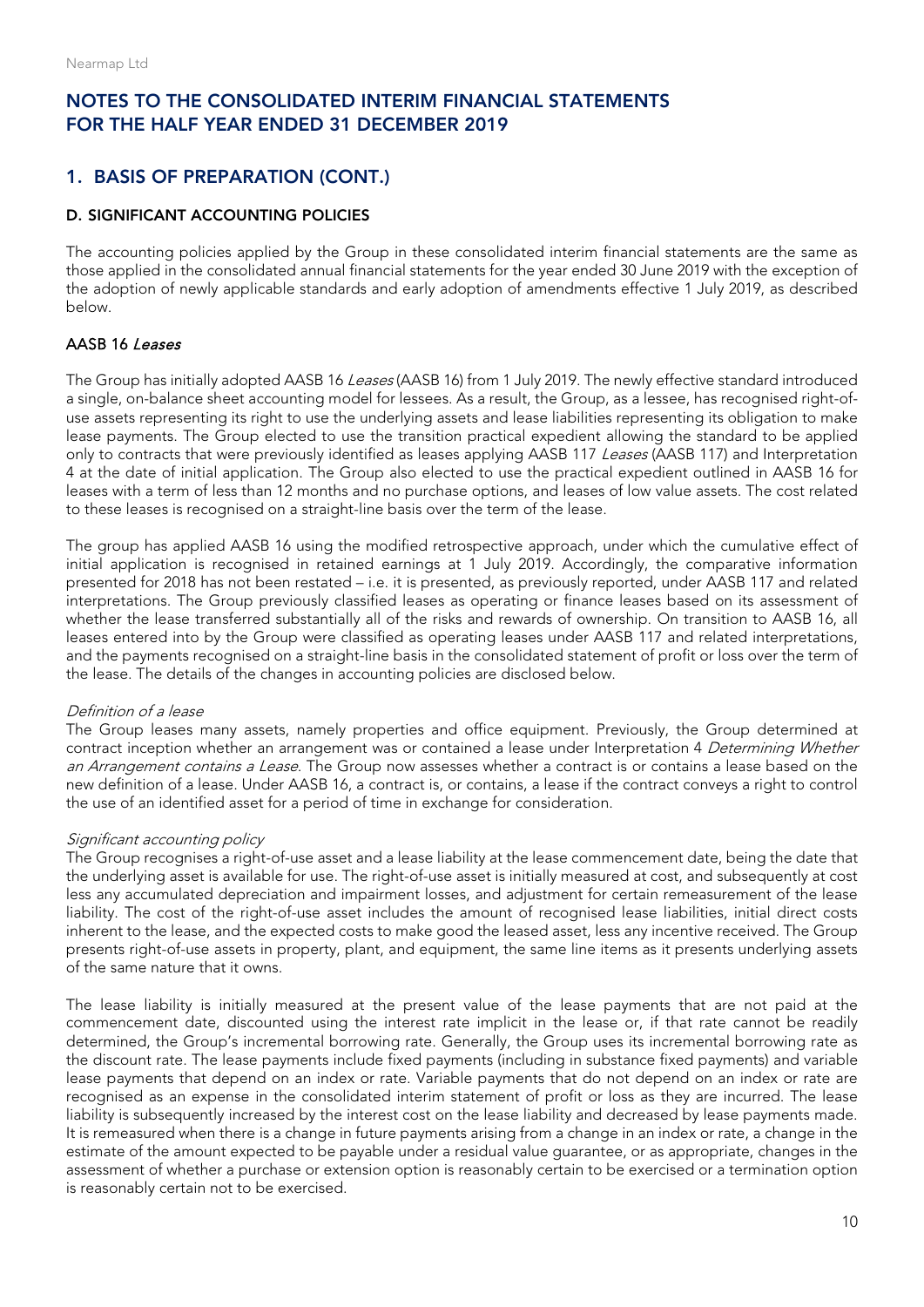## 1. BASIS OF PREPARATION (CONT.)

#### D. SIGNIFICANT ACCOUNTING POLICIES (CONT.)

#### Significant accounting policy (cont.)

The Group has applied judgement to determine the lease term for some lease contracts that include renewal options. The assessment of whether the Group is reasonably certain to exercise such options impacts the lease term, which significantly affects the amount of lease liabilities and right-of-use assets recognised.

#### Transition

On transition, for leases classified as operating leases under AASB 117, lease liabilities were measured at the present value of the remaining lease payments discounted at the Group's incremental borrowing rate as at 1 July 2019. The weighted average rate applied is 4.32%. Right-of-use assets are measured at their carrying amount as if AASB 16 has been applied since the commencement date, discounted using the lessee's incremental borrowing rate at 1 July 2019.

#### Impact on transition

On transition to AASB 16, the Group recognised right-of-use assets, lease liabilities and deferred tax assets, and derecognised lease incentive liabilities, recognising the difference in accumulated losses. The impact on transition is summarised below:

|                                 | AS REPORTED<br>30 JUNE 2019<br>\$′000 | AASB 16<br><b>TRANSITION</b><br><b>ADJUSTMENTS</b><br>\$′000 | <b>ADJUSTED</b><br><b>OPENING</b><br><b>BALANCE</b><br>1 JULY 2019<br>\$′000 |
|---------------------------------|---------------------------------------|--------------------------------------------------------------|------------------------------------------------------------------------------|
|                                 |                                       |                                                              |                                                                              |
| Property, plant and equipment   | 16,782                                | $6,025$ <sup>1</sup>                                         | 22,807                                                                       |
| Deferred tax asset              | 3,086                                 | 144                                                          | 3,230                                                                        |
| <b>TOTAL ASSETS IMPACT</b>      | 19,868                                | 6,169                                                        | 26,037                                                                       |
| Other current liabilities       | 5,446                                 | (231)                                                        | 5,215                                                                        |
| Other non-current liabilities   | 1,002                                 | (1,002)                                                      |                                                                              |
| Current lease liabilities       |                                       | 2,267                                                        | 2,267                                                                        |
| Non-current lease liabilities   |                                       | 5,493                                                        | 5,493                                                                        |
| <b>TOTAL LIABILITIES IMPACT</b> | 6,448                                 | 6,527                                                        | 12,975                                                                       |
| Accumulated losses              | (58, 885)                             | (358)                                                        | (59, 243)                                                                    |
| <b>TOTAL EQUITY IMPACT</b>      | (58, 885)                             | (358)                                                        | (59, 243)                                                                    |

<sup>1</sup> The AASB 16 transition adjustment of \$6,025 thousand on the property, plant and equipment balance comprises the recognition of right-of-use assets of \$6,530 thousand, including make good assets of \$505 thousand, and an equivalent reduction in the office equipment & furniture balance of \$505 thousand as a result of the reclassification of the make good asset carrying value within right-of-use assets. Note 9 provides a reconciliation of the opening balance adjustment by category of property, plant and equipment.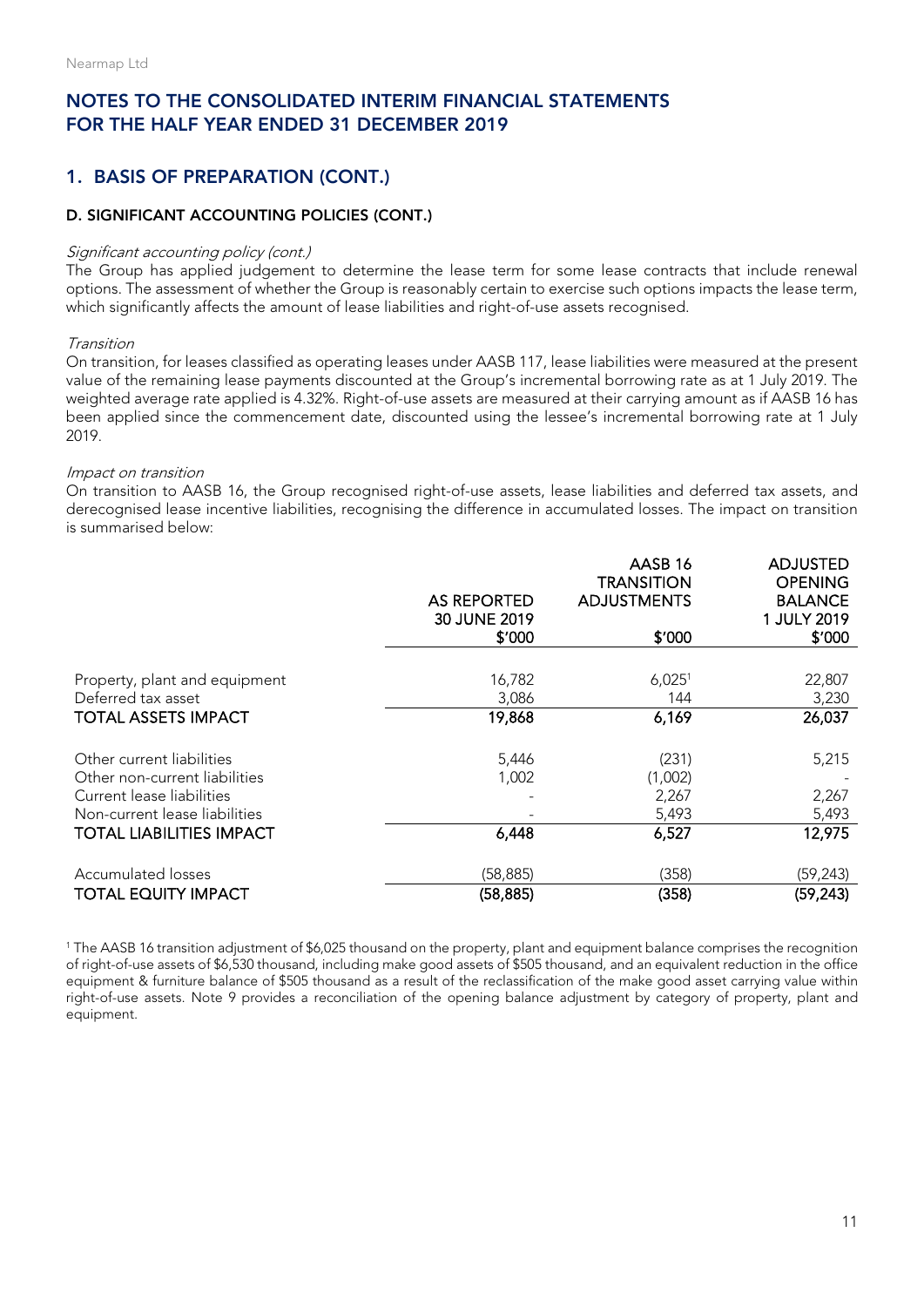## 1. BASIS OF PREPARATION (CONT.)

#### D. SIGNIFICANT ACCOUNTING POLICIES (CONT.)

#### Impact on transition (cont.)

The lease liabilities as at 1 July 2019 can be reconciled to the operating lease commitments as at 30 June 2019 as follows:

|                                                                                  | \$′000        |
|----------------------------------------------------------------------------------|---------------|
| Operating lease commitments as at 30 June 2019<br>Less:                          | 8,306         |
| Impact of discounting<br>Commitments relating to short-term and low value leases | (514)<br>(32) |
| LEASE LIABILITIES AS AT 1 JULY 2019                                              | 7,760         |

#### Impact for the period

The carrying value and movements of the Group's right-of-use assets and lease liabilities during the half year ended 31 December 2019 are set out below:

|                                                    |                 |                         | <b>LEASE</b>       |
|----------------------------------------------------|-----------------|-------------------------|--------------------|
|                                                    |                 | RIGHT-OF-USE ASSETS     | <b>LIABILITIES</b> |
|                                                    | <b>PROPERTY</b> | <b>OFFICE EQUIPMENT</b> |                    |
|                                                    | \$'000          | \$′000                  | \$′000             |
|                                                    |                 |                         |                    |
| As at 1 July 2019                                  | 6,466           | 64                      | 7,760              |
| Additions (new lease arrangements) <sup>1</sup>    | 11,365          |                         | 9,876              |
| Depreciation expense                               | (1,828)         | (17)                    |                    |
| Interest expense on unwinding of lease liabilities |                 |                         | 289                |
| Payments                                           |                 |                         | (1,744)            |
| Foreign exchange adjustments                       |                 |                         |                    |
| AS AT 31 DECEMBER 2019                             | 16,010          | 47                      | 16,185             |
| Included in the consolidated interim statement of  |                 |                         |                    |
| financial position as:                             |                 |                         |                    |
| Current lease liabilities                          |                 |                         | 4,434              |
| Non-current lease liabilities                      |                 |                         | 11,751             |
| <b>TOTAL LEASE LIABILTIES</b>                      |                 |                         | 16,185             |
|                                                    |                 |                         |                    |

1 On 1 July 2019, Nearmap Australia Pty Ltd entered into a contract for the lease of office premises located at Level 5, Tower One, International Towers, 100 Barangaroo Avenue, Sydney. The lease was announced as a subsequent event in the 2019 Annual Report and was excluded from operating lease commitments as at 30 June 2019. Other new lease arrangements entered into by the Group during the half year ended 31 December 2019 include two new contracts entered into by Nearmap US Inc for office premises in New York City (20 West 36<sup>th</sup> Street, New York, New York) and Arlington, Virginia (Suite 1301, 1225 South Clark Street, Arlington, Virginia).

#### AASB 2018-6 Amendments to Australian Accounting Standards – Definition of a Business

On October 22, 2018, the International Accounting Standards Board issued amendments to IFRS 3 Business Combinations. Consequently, AASB 2018-6 Amendments to Australian Accounting Standards – Definition of a Business ("AASB 2018-6") was issued in December 2018 by the Australian Accounting Standards Board.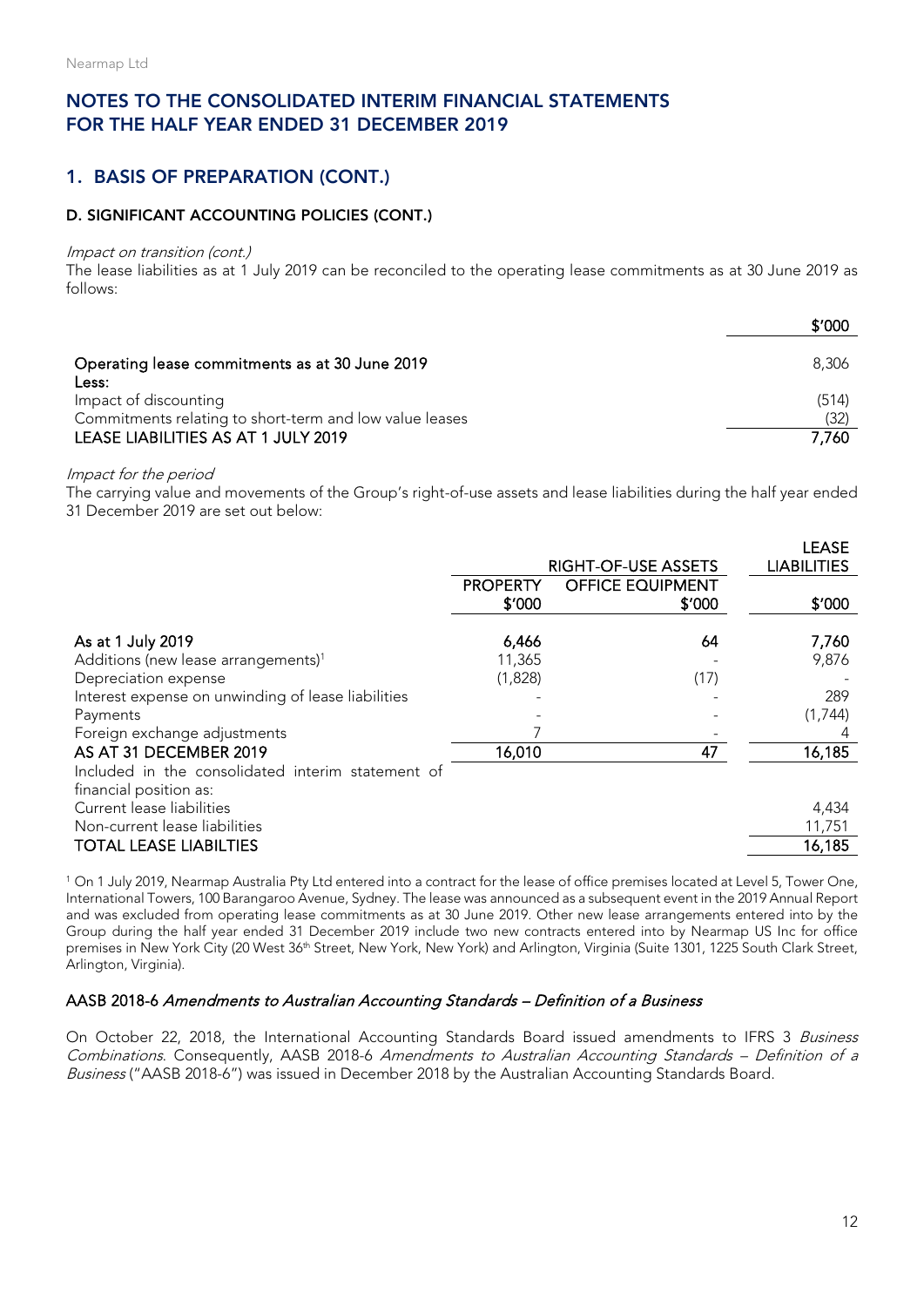## 1. BASIS OF PREPARATION (CONT.)

#### D. SIGNIFICANT ACCOUNTING POLICIES (CONT.)

#### AASB 2018-6 Amendments to Australian Accounting Standards – Definition of a Business (cont.)

The amendments seek to clarify whether a transaction results in an asset or a business acquisition. The amendments include an election to use a concentration test, which is a simplified assessment that results in an asset acquisition if substantially all of the fair value of the gross assets is concentrated in a single identifiable asset or a group of similar identifiable assets. If a preparer chooses not to apply the concentration test, or the test is failed, then the assessment focuses on the existence of a substantive process.

The amendments apply for annual reporting periods beginning on or after January 1, 2020, however, early adoption is permitted. The Group has decided to early adopt AASB 2018-6 in the half year ended 31 December 2019 on a prospective basis. Accordingly, there was no retrospective adjustment to the Group results.

The Group has not early adopted any other standard, interpretation or amendment that has been issued but is not yet effective.

## 2. SEGMENT INFORMATION

The Group's Chief Operating Decision Makers ("CODM") assess the Group's performance based on geographical areas of operation. Accordingly, the Group has identified two reportable segments, which are presented below:

| l segment                     | <b>INFORMATION</b>                                                                  |
|-------------------------------|-------------------------------------------------------------------------------------|
| Australia & New Zealand (ANZ) | Responsible for all sales and marketing efforts in Australia and New Zealand.       |
| North America (NA)            | Responsible for all sales and marketing efforts in the United States and<br>Canada. |

Cost of revenue are all the costs directly attributable to the ongoing delivery of the subscription product, including amortisation of capture costs. Sales and marketing costs include direct in-country costs. A portion of general and administration costs, representing general operating expenses, remain unallocated in determining the segment contribution presented to the CODM.

The assets and liabilities of the Group are reported and reviewed by the CODM in total and are not allocated by operating segment. Operating segment assets and liabilities are therefore not disclosed.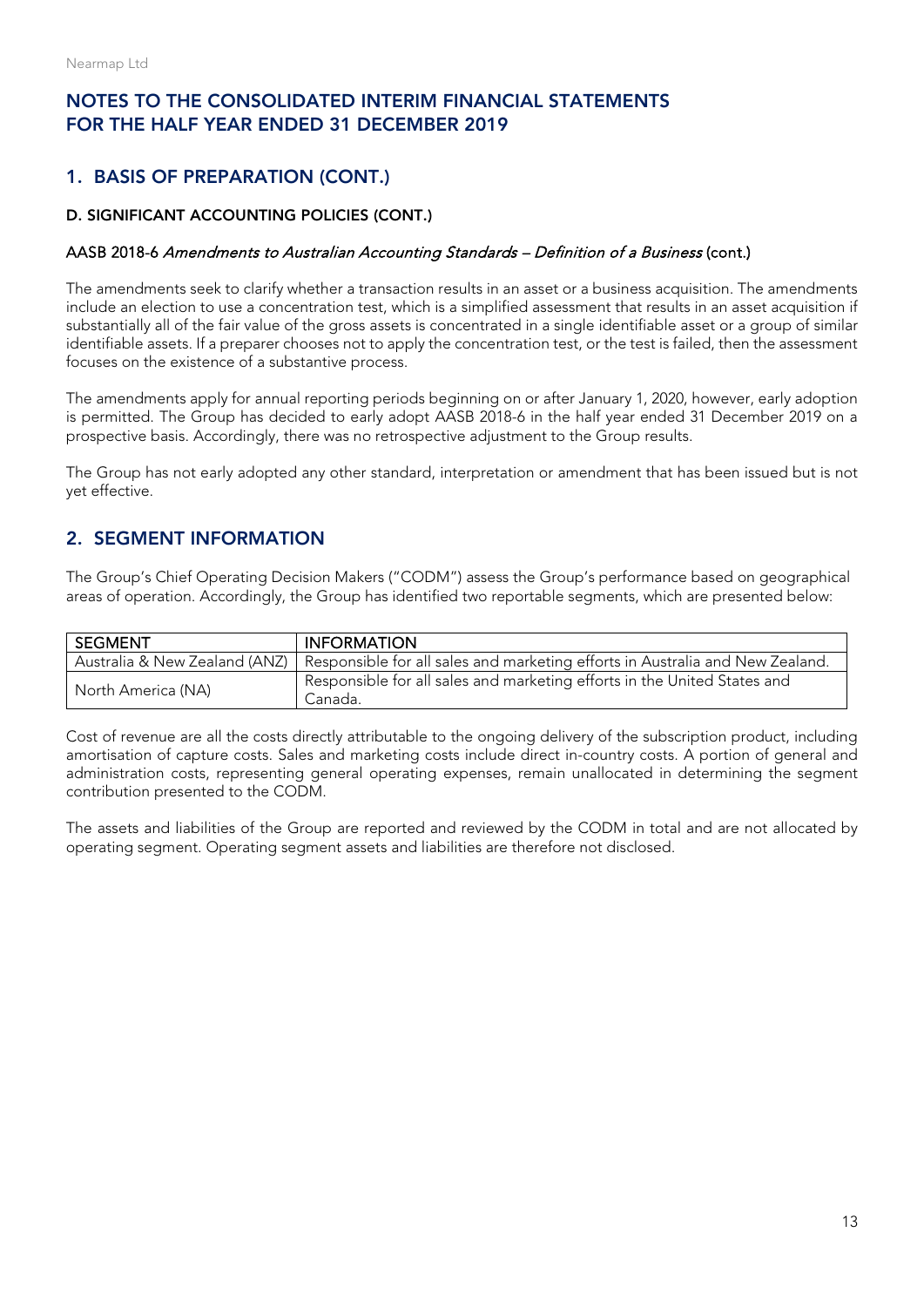## 2. SEGMENT INFORMATION (CONT.)

#### HALF YEAR ENDED 31 DECEMBER 2019

|                                                      | <b>ANZ</b> | <b>NA</b> | <b>UNALLOCATED</b> | <b>TOTAL</b> |
|------------------------------------------------------|------------|-----------|--------------------|--------------|
|                                                      | \$'000     | \$'000    | \$'000             | \$'000       |
|                                                      |            |           |                    |              |
| Revenue                                              | 29,623     | 16,724    |                    | 46,347       |
| <b>TOTAL REVENUE</b>                                 | 29,623     | 16,724    |                    | 46,347       |
| Capture cost amortisation                            | (3,050)    | (11, 563) |                    | (14,613)     |
| Storage, administration & other                      | (453)      | (2, 257)  |                    | (2,710)      |
| <b>TOTAL COST OF REVENUE</b>                         | (3,503)    | (13, 820) |                    | (17, 323)    |
| <b>GROSS PROFIT</b>                                  | 26,120     | 2,904     |                    | 29,024       |
| <b>GROSS MARGIN %</b>                                | 88%        | 17%       |                    | 63%          |
| Direct sales & marketing                             | (4,461)    | (9,759)   |                    | (14, 220)    |
| Indirect sales & marketing                           | (2,456)    | (3,818)   |                    | (6, 274)     |
| <b>TOTAL SALES &amp; MARKETING COSTS</b>             | (6,917)    | (13, 577) |                    | (20, 494)    |
| General & administration                             | (5,619)    | (4,698)   | (9,720)            | (20, 037)    |
| Overhead depreciation                                | (961)      | (731)     | (691)              | (2, 383)     |
| Other income                                         |            |           | 615                | 615          |
| Finance costs                                        |            |           | (317)              | (317)        |
| <b>TOTAL GENERAL &amp;</b><br><b>ADMINISTRATION</b>  | (6,580)    | (5, 429)  | (10, 113)          | (22, 122)    |
| <b>SEGMENT CONTRIBUTION</b>                          | 12,623     | (16, 102) | (10, 113)          | (13, 592)    |
| Amortisation & depreciation of<br>unallocated assets |            |           |                    | (5, 130)     |
| Foreign exchange loss                                |            |           |                    | (489)        |
| <b>LOSS BEFORE TAX</b>                               |            |           |                    | (19, 211)    |
| Income tax benefit                                   |            |           |                    | 604          |
| <b>LOSS AFTER TAX</b>                                |            |           |                    | (18,607)     |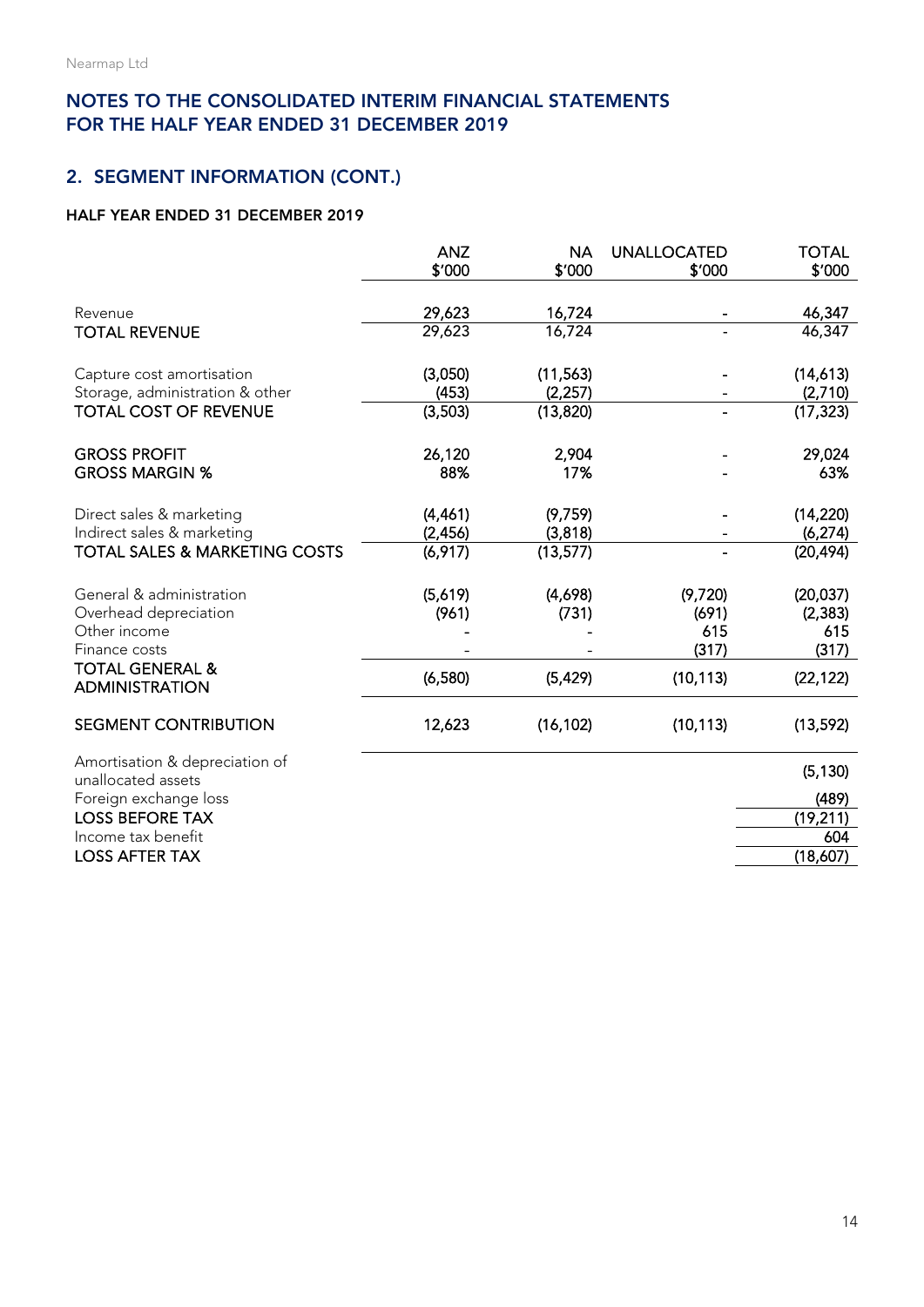#### 2. SEGMENT INFORMATION (CONT.)

#### HALF YEAR ENDED 31 DECEMBER 2018

|                                                                                                                                        | <b>ANZ</b><br>\$'000            | <b>NA</b><br>\$'000             | <b>UNALLOCATED</b><br>\$'000  | <b>TOTAL</b><br>\$′000           |
|----------------------------------------------------------------------------------------------------------------------------------------|---------------------------------|---------------------------------|-------------------------------|----------------------------------|
| Revenue <sup>2</sup>                                                                                                                   | 25,719                          | 9,767                           |                               | 35,486                           |
| <b>TOTAL REVENUE</b>                                                                                                                   | 25,719                          | 9,767                           |                               | 35,486                           |
| Capture cost amortisation<br>Storage, administration & other                                                                           | (1,065)<br>(340)                | (3, 462)<br>(1, 378)            |                               | (4,527)<br>(1,718)               |
| TOTAL COST OF REVENUE                                                                                                                  | (1,405)                         | (4, 840)                        |                               | (6, 245)                         |
| <b>GROSS PROFIT</b><br><b>GROSS MARGIN %</b>                                                                                           | 24,314<br>95%                   | 4,927<br>50%                    |                               | 29,241<br>82%                    |
| Direct sales & marketing<br>Indirect sales & marketing<br><b>TOTAL SALES &amp; MARKETING COSTS</b>                                     | (3,850)<br>(1, 429)<br>(5, 279) | (5,806)<br>(1, 589)<br>(7, 395) |                               | (9,656)<br>(3,018)<br>(12,674)   |
| General & administration <sup>1</sup><br>Overhead depreciation <sup>1</sup><br>Other income <sup>2</sup><br>Finance costs <sup>3</sup> | (4,082)<br>(114)                | (4,059)<br>(200)                | (5,076)<br>(43)<br>826<br>(2) | (13, 217)<br>(357)<br>826<br>(2) |
| <b>TOTAL GENERAL &amp;</b><br><b>ADMINISTRATION</b>                                                                                    | (4, 196)                        | (4, 259)                        | (4, 295)                      | (12,750)                         |
| SEGMENT CONTRIBUTION                                                                                                                   | 14,839                          | (6, 727)                        | (4, 295)                      | 3,817                            |
| Amortisation & depreciation of<br>unallocated assets                                                                                   |                                 |                                 |                               | (3,686)                          |
| Foreign exchange gain                                                                                                                  |                                 |                                 |                               | 181                              |
| PROFIT BEFORE TAX <sup>3</sup>                                                                                                         |                                 |                                 |                               | 312                              |
| Income tax expense<br><b>LOSS AFTER TAX</b>                                                                                            |                                 |                                 |                               | (2, 286)<br>(1, 974)             |

<sup>1</sup> In the prior half year, overhead depreciation and general & administration expenses were presented in the same line item. In the current period the expenses are presented separately to enable more comparability, and comparative figures have been adjusted accordingly.

<sup>2</sup> In the prior half year, other income and revenue were presented in the same line item. In the current period revenue and other income are presented separately to disclose operating and non-operating sources of revenue separately, and comparative figures have been adjusted accordingly.

<sup>3</sup> In the prior half year, interest expense was excluded from segment contribution. In the current period, interest expense is included in finance costs, which are presented within general & administration expenses, and comparative figures have been adjusted accordingly.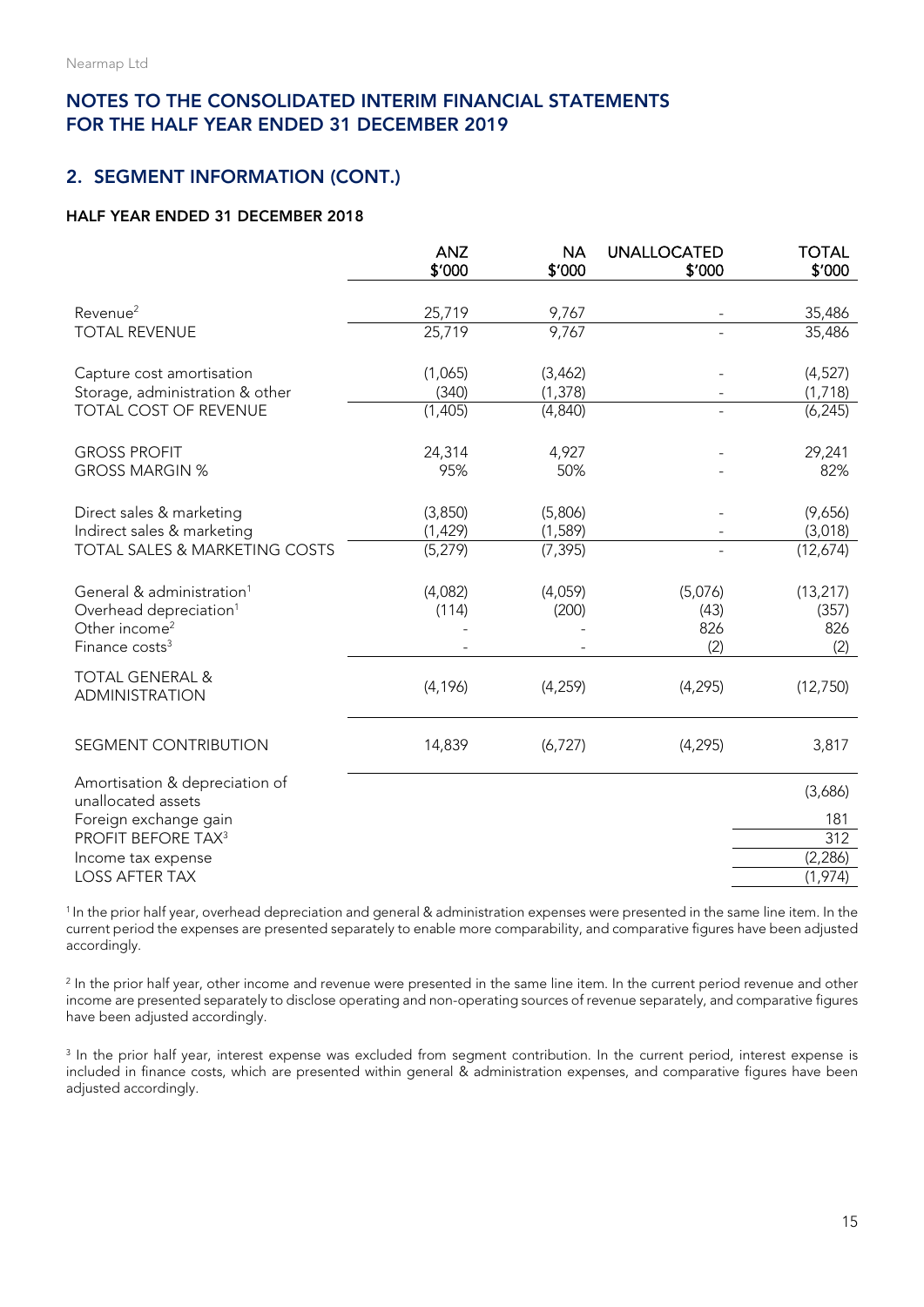#### 3. TOTAL REVENUE AND OTHER INCOME

The Group's operations and revenue streams are those described in the last consolidated annual financial statements.

#### DISAGGREGATION OF REVENUE

|                                            | 31 DECEMBER<br>2019<br>\$'000 | 31 DECEMBER<br>2018<br>\$'000 |
|--------------------------------------------|-------------------------------|-------------------------------|
| TYPES OF REVENUE AND OTHER INCOME          |                               |                               |
| Subscription revenue                       | 46,165                        | 35,138                        |
| On-demand revenue                          | 40                            | 35                            |
| Royalty income                             | 142                           | 313                           |
| <b>TOTAL REVENUE</b>                       | 46,347                        | 35,486                        |
| Interest income                            | 502                           | 647                           |
| Grant income                               |                               | 21                            |
| Gain on disposal of assets                 | 113                           | 8                             |
| Gain on sale of unlisted investments       |                               | 150                           |
| <b>TOTAL OTHER INCOME</b>                  | 615                           | 826                           |
| TOTAL REVENUE AND OTHER INCOME             | 46,962                        | 36,312                        |
| PRIMARY GEOGRAPHICAL MARKETS               |                               |                               |
| Australia & New Zealand                    | 29,623                        | 25,719                        |
| North America                              | 16,724                        | 9,767                         |
| Unallocated                                | 615                           | 826                           |
| TOTAL REVENUE AND OTHER INCOME             | 46,962                        | 36,312                        |
|                                            |                               |                               |
| SUBSCRIPTION REVENUE BY INDUSTRY           |                               |                               |
| Architecture, Construction & Engineering   | 11,857                        | 10,084                        |
| Commercial/Other                           | 11,620                        | 7,256                         |
| Government                                 | 7,346                         | 5,144                         |
| <b>Utilities</b>                           | 5,563<br>5,590                | 4,776                         |
| Insurance & Property                       | 4,189                         | 4,434<br>3,444                |
| Solar<br><b>TOTAL SUBSCRIPTION REVENUE</b> | 46,165                        |                               |
|                                            |                               | 35,138                        |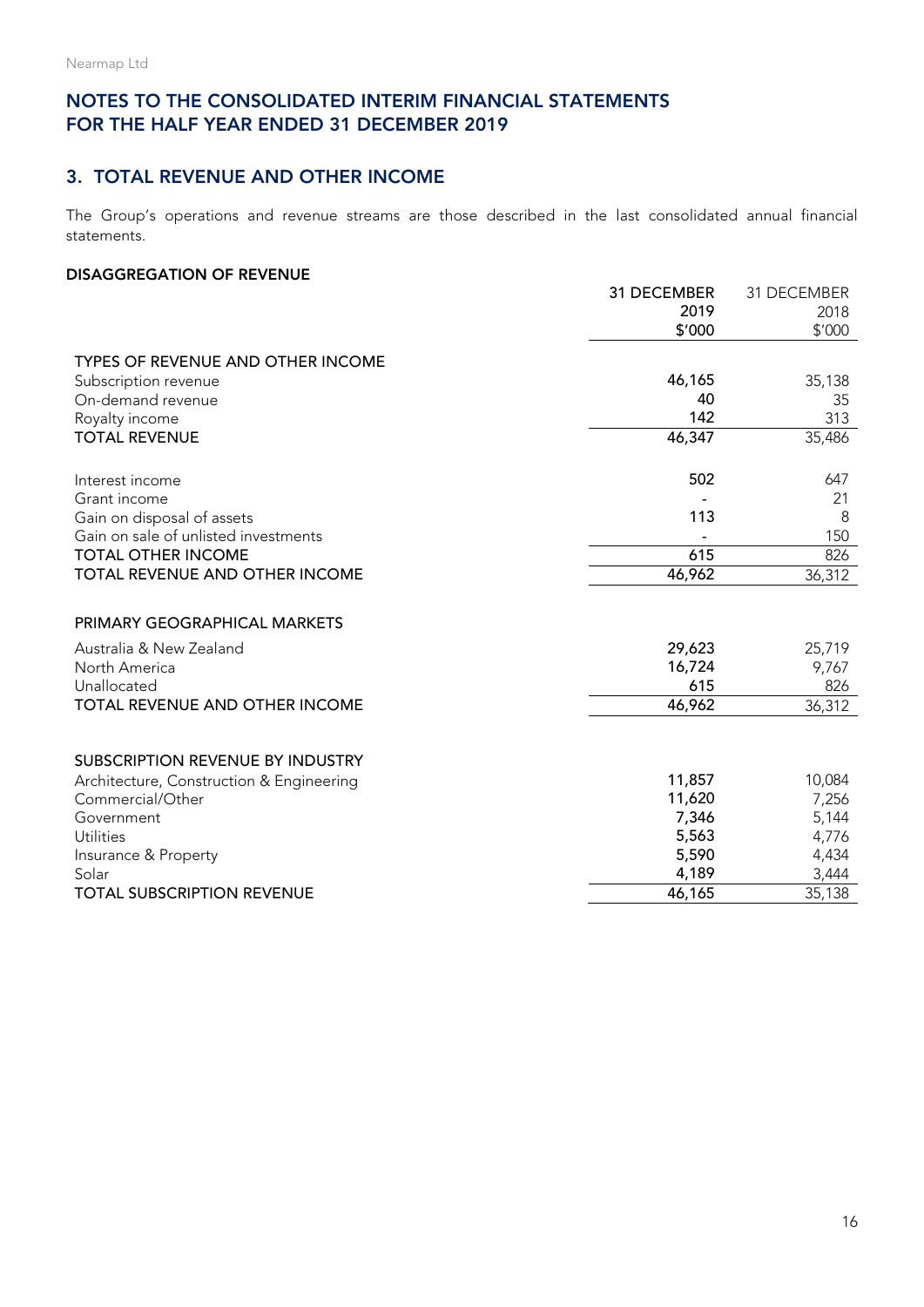## 4. SHARE BASED PAYMENT PLANS

At 31 December 2019, the Group had the following share-based payment arrangements.

#### Employee Share Option Plan

An Employee Share Option Plan (ESOP) has been established whereby Directors and certain employees of the Group may be issued with options over the ordinary shares of the Company. The options, which are usually issued for nil consideration at an exercise price calculated with reference to prevailing market prices, are issued in accordance with terms established by the Directors of the Company. The options cannot be transferred without the approval of the Company's Board and are not quoted on the ASX.

The grants are issued for 4 years either:

- (i) with Total Shareholder Return (TSR) growth performance vesting conditions, exercisable after three years; or
- (ii) without any performance vesting conditions, exercisable on various dates (usually in two or three equal annual tranches when vested).

All options are settled by issuing ordinary shares. Nearmap's ESOP also includes an Employee Loan Scheme that permits the Company to grant financial assistance to employees by way of limited recourse loans (LRLs) to enable them to exercise options and acquire shares. The employee does not have a beneficial interest in the shares until the loan is repaid with any such shares being held in escrow until that time. The Group recorded an expense of \$628 thousand in the half year ended 31 December 2019 (31 December 2018: \$518 thousand) in relation to the ESOP.

#### Employee Matching Share Rights Plan

Employees have the opportunity to purchase shares in Nearmap using up to 5% of their annual base salary. For every three acquired shares, the employee will be awarded a right to receive one additional share in Nearmap under the conditions outlined in the Employee Matching Share Rights Plan. The Group recorded an expense of \$94 thousand in the half year ended 31 December 2019 (31 December 2018: nil) in relation to the Employee Matching Share Rights Plan.

#### Long Term Incentive Plan

The Company introduced a new incentive plan during the half year ended 31 December 2019. Pursuant to Nearmap's new employee Long Term Incentive Plan (LTIP), certain key senior employees are granted either options issued for 4 years or Restricted Share Units (RSUs) representing between 15% and 25% of the employee's base remuneration. The rights vest in 9 tranches over three years from the date of the initial grant, subject to ongoing employment. All vested rights under the LTIP will be settled by issuing ordinary shares. The Group recorded an expense of \$824 thousand in the half year ended 31 December 2019 (31 December 2018: nil) in relation to the LTIP.

#### MOVEMENT IN SHARE OPTIONS AND LOANS

|                                                                 | 31 DECEMBER<br>2019 | <b>WEIGHTED</b><br><b>AVERAGE</b><br><b>EXERCISE PRICE</b> | 30 JUNE<br>2019 | WEIGHTED<br>AVERAGE<br><b>EXERCISE PRICE</b> |
|-----------------------------------------------------------------|---------------------|------------------------------------------------------------|-----------------|----------------------------------------------|
|                                                                 |                     |                                                            |                 |                                              |
| Number of options outstanding at<br>the beginning of the period | 16,337,184          | 0.84                                                       | 23,668,600      | 0.66                                         |
| Options lapsed/forfeited                                        | (672,087)           | 1.04                                                       | (1,409,750)     | 0.68                                         |
| Options exercised - loans granted                               | (1,700,001)         | 0.94                                                       | (4,615,867)     | 0.81                                         |
| Options exercised - cash payment                                | (2,477,000)         | 0.50                                                       | (5,894,894)     | 0.57                                         |
| Options granted                                                 | 5,557,343           | 2.52                                                       | 4,589,095       | 1.35                                         |
| NUMBER OF OPTIONS                                               |                     |                                                            |                 |                                              |
| <b>OUTSTANDING AT THE END OF</b><br>THE PERIOD                  | 17,045,439          | 1.48                                                       | 16,337,184      | 0.84                                         |
| <b>VESTED &amp; EXERCISABLE</b>                                 | 2,001,250           | 0.50                                                       | 4,033,250       | 0.46                                         |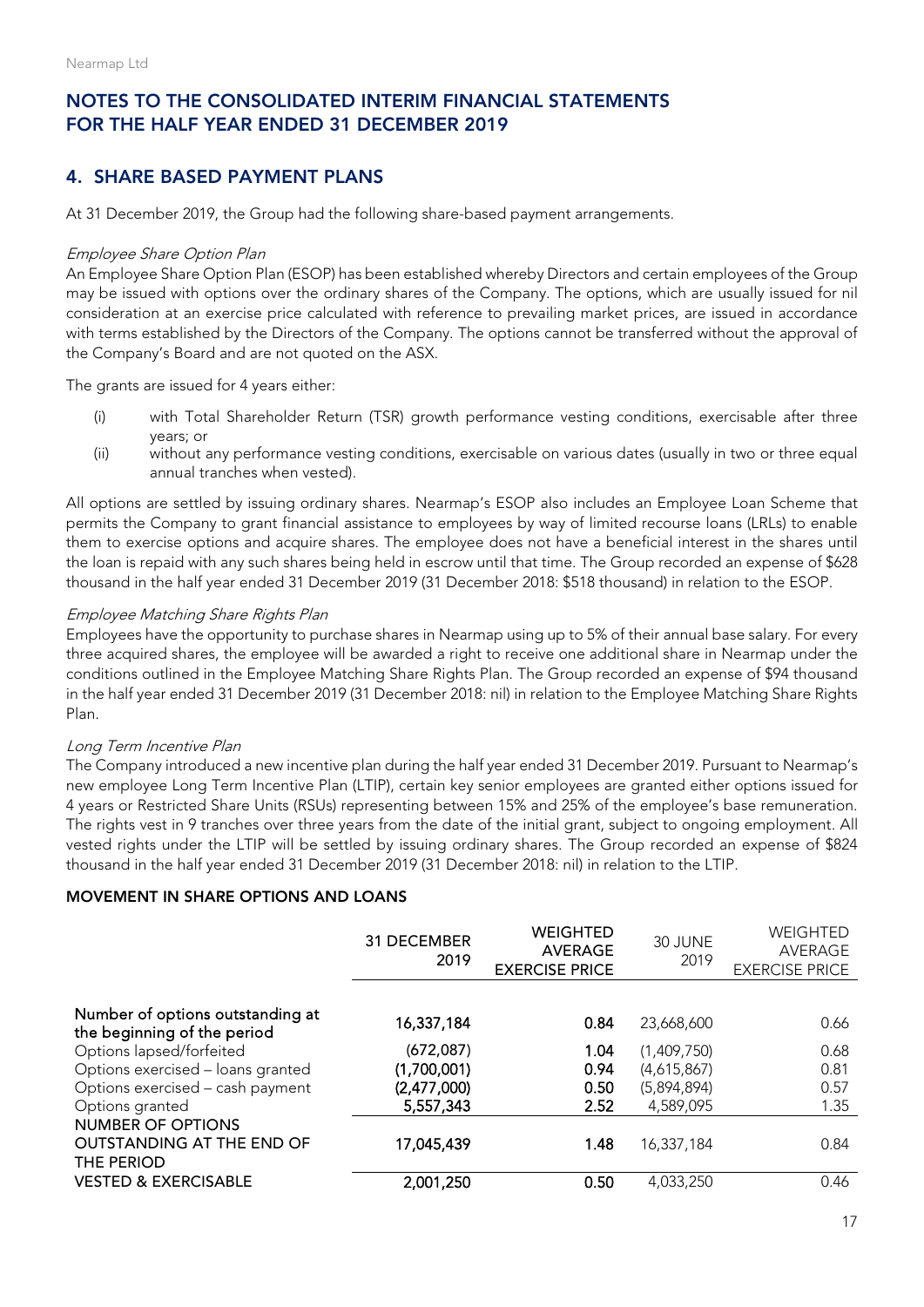## 4. SHARE BASED PAYMENT PLANS (CONT.)

As at 31 December 2019, there were 17,045,439 options outstanding (30 June 2019: 16,337,184) at exercise prices ranging from \$0.39 to \$2.97 (30 June 2019: \$0.39 to \$1.65) and a weighted average remaining contractual life of 2.57 years (30 June 2019: 2.26 years).

The fair values of the options granted under the LTIP and ESOP were determined using the Black-Scholes model, or the Monte Carlo model for TSR vesting performance grants. The following table presents the weighted average assumptions used to determine the fair values of options granted:

|                                                | <b>ESOP - MONTE CARLO</b> |             |             | <b>ESOP - BLACK-SCHOLES</b> |
|------------------------------------------------|---------------------------|-------------|-------------|-----------------------------|
|                                                | 31 DECEMBER               | 31 DECEMBER | 31 DECEMBER | 31 DECEMBER                 |
|                                                | 2019                      | 2018        | 2019        | 2018                        |
|                                                |                           |             |             |                             |
| Dividend yield (%)                             | 0.00                      | 0.00        | 0.00        | 0.00                        |
| Risk free interest rate (%)                    | 0.85                      | 2.17        | 0.82        | 2.19                        |
| Expected life (years)                          | 4.00                      | 3.00        | 3.00        | 2.00                        |
| Expected volatility for the share<br>price (%) | 52.18                     | 57.50       | 53.86       | 47.20                       |
| Weighted-average fair values (\$)              | 0.78                      | 0.49        | 1.09        | 0.36                        |

|                                                                                                                           |                               | LTIP - BLACK-SCHOLES |
|---------------------------------------------------------------------------------------------------------------------------|-------------------------------|----------------------|
|                                                                                                                           | 31<br><b>DECEMBER</b><br>2019 | 31 DECEMBER<br>2018  |
| Dividend yield (%)<br>Risk free interest rate (%)<br>Expected life (years)<br>Expected volatility for the share price (%) | 0.00<br>0.75<br>2.66<br>53.13 |                      |
| Weighted-average fair values (\$)                                                                                         | 0.88                          |                      |

The expected volatility is based on the historical volatility of the Company's share price. The risk-free interest rate used is equal to the yield on Australian Government Bonds at the date of grant with a term equal to the expected life of options.

#### MOVEMENT IN RESTRICTED SHARE UNITS (RSUs)

|                                                           | 31 DECEMBER<br>2019   | 30 JUNE<br>2019 |
|-----------------------------------------------------------|-----------------------|-----------------|
| Number of RSUs outstanding at the beginning of the period | -                     |                 |
| RSUs lapsed/forfeited<br>RSUs granted                     | (12,062)<br>1,095,072 |                 |
| NUMBER OF RSUs OUTSTANDING AT THE END OF THE PERIOD       | 1,083,010             |                 |

The fair value of RSUs on measurement date is based on the closing market price on the day preceding the grant. The weighted average fair value of RSUs granted during the half year ended 31 December 2019 is \$2.58 (30 June 2019: nil).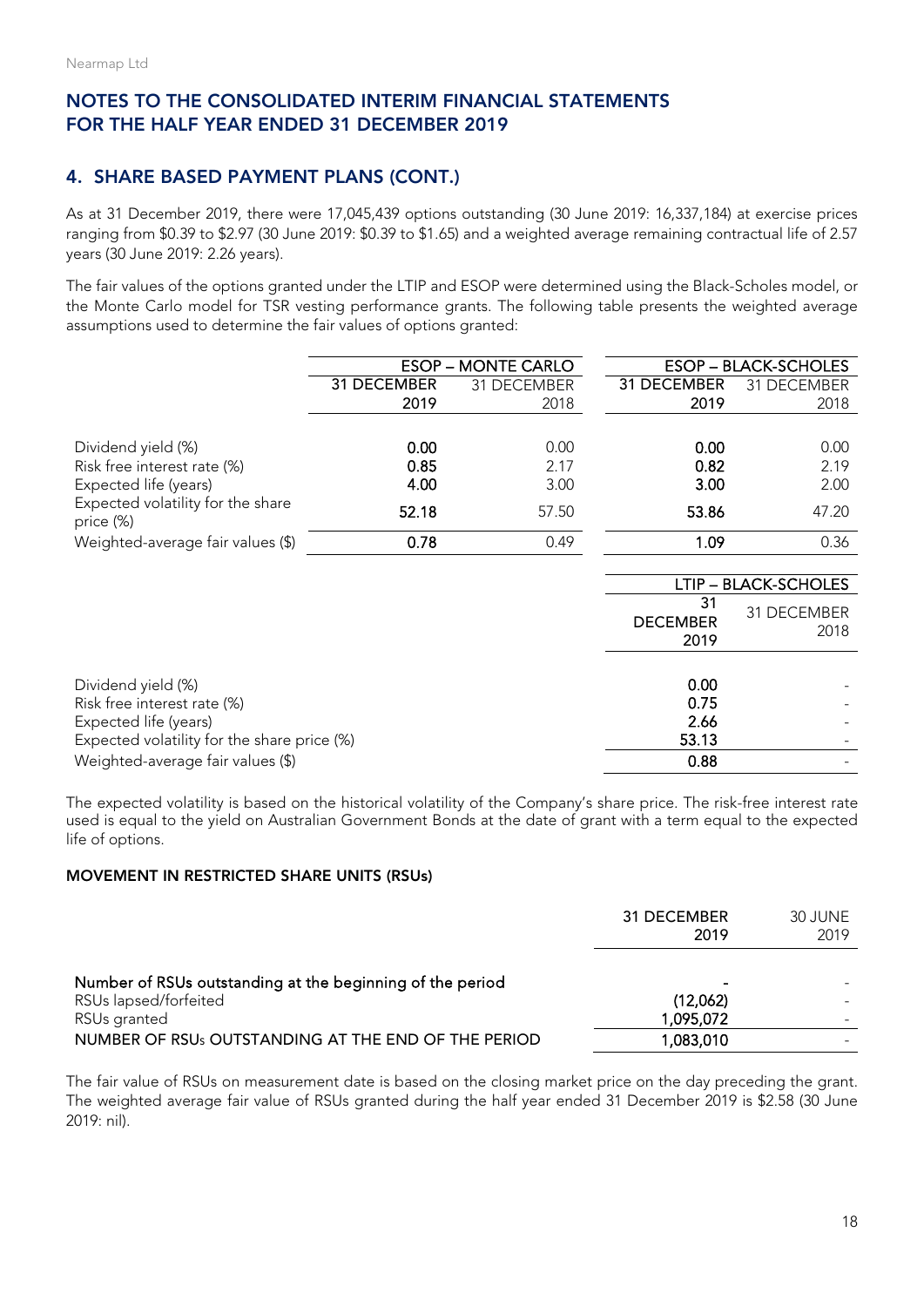## 5. OTHER OPERATIONAL EXPENSES

|                                            | 31 DECEMBER<br>2019 | 31 DECEMBER<br>2018 |
|--------------------------------------------|---------------------|---------------------|
|                                            | \$′000              | \$'000              |
|                                            |                     |                     |
| Servicing and processing costs             | 2,896               | 2,103               |
| Marketing costs                            | 2,677               | 2,285               |
| Travel costs <sup>1</sup>                  | 2,486               | 1,728               |
| Subscription fees                          | 2,177               | 984                 |
| Audit, consulting and legal fees           | 1,835               | 1,230               |
| Operating lease expenses                   |                     | 1,067               |
| Office and other rental costs <sup>1</sup> | 1,110               | 656                 |
| Insurance costs                            | 435                 | 285                 |
| All other operating expenses <sup>2</sup>  | 1,865               | 1,050               |
| <b>TOTAL OTHER OPERATIONAL EXPENSES</b>    | 15,481              | 11,388              |

<sup>1</sup> Office costs of \$656 thousand and travel costs of \$1,728 thousand were previously included within travel and office costs for the half year ended 31 December 2018. For the half year ended 31 December 2019, these operational cost categories have been disclosed separately and comparative figures have been adjusted accordingly.

<sup>2</sup> Other finance costs of \$2 thousand were previously included within all other operating expenses for the half year ended 31 December 2018. For the half year ended 31 December 2019, these costs have been disclosed separately within net finance costs/(income) and comparative figures have been adjusted accordingly. Note 6 provides a detail of elements included in net finance costs/(income).

## 6. NET FINANCE COSTS/(INCOME)

|                                                                                                                           | 31 DECEMBER<br>2019<br>\$′000 | 31 DECEMBER<br>2018<br>\$'000 |
|---------------------------------------------------------------------------------------------------------------------------|-------------------------------|-------------------------------|
| Interest expense on unwinding of lease liabilities<br>Net foreign exchange differences loss/(gain)<br>Other finance costs | 289<br>489<br>28              | (181)                         |
| NET FINANCE COSTS/(INCOME)                                                                                                | 806                           | (179)                         |

## 7. INCOME TAX EXPENSE

The Group recorded a net tax benefit of \$604 thousand for the half year ended 31 December 2019 (31 December 2018: tax expense of \$2,286 thousand) as a result of the reversal of a \$745 thousand overprovision for taxes payable in Australia as at 30 June 2019 (31 December 2018: \$3 thousand). The Group also has an unrecognised deferred tax asset of \$22,586 thousand in respect of US tax losses as at 31 December 2019 (30 June 2019: \$18,288 thousand).

## 8. CASH AND CASH EQUIVALENTS

|                                 | 31 DECEMBER<br>2019<br>\$′000 | 30 JUNE<br>2019<br>\$'000 |
|---------------------------------|-------------------------------|---------------------------|
| Cash at bank and on hand        | 8,116                         | 4,649                     |
| Short term deposits at call     | 41,505                        | 71,265                    |
| TOTAL CASH AND CASH EQUIVALENTS | 49,621                        | 75,914                    |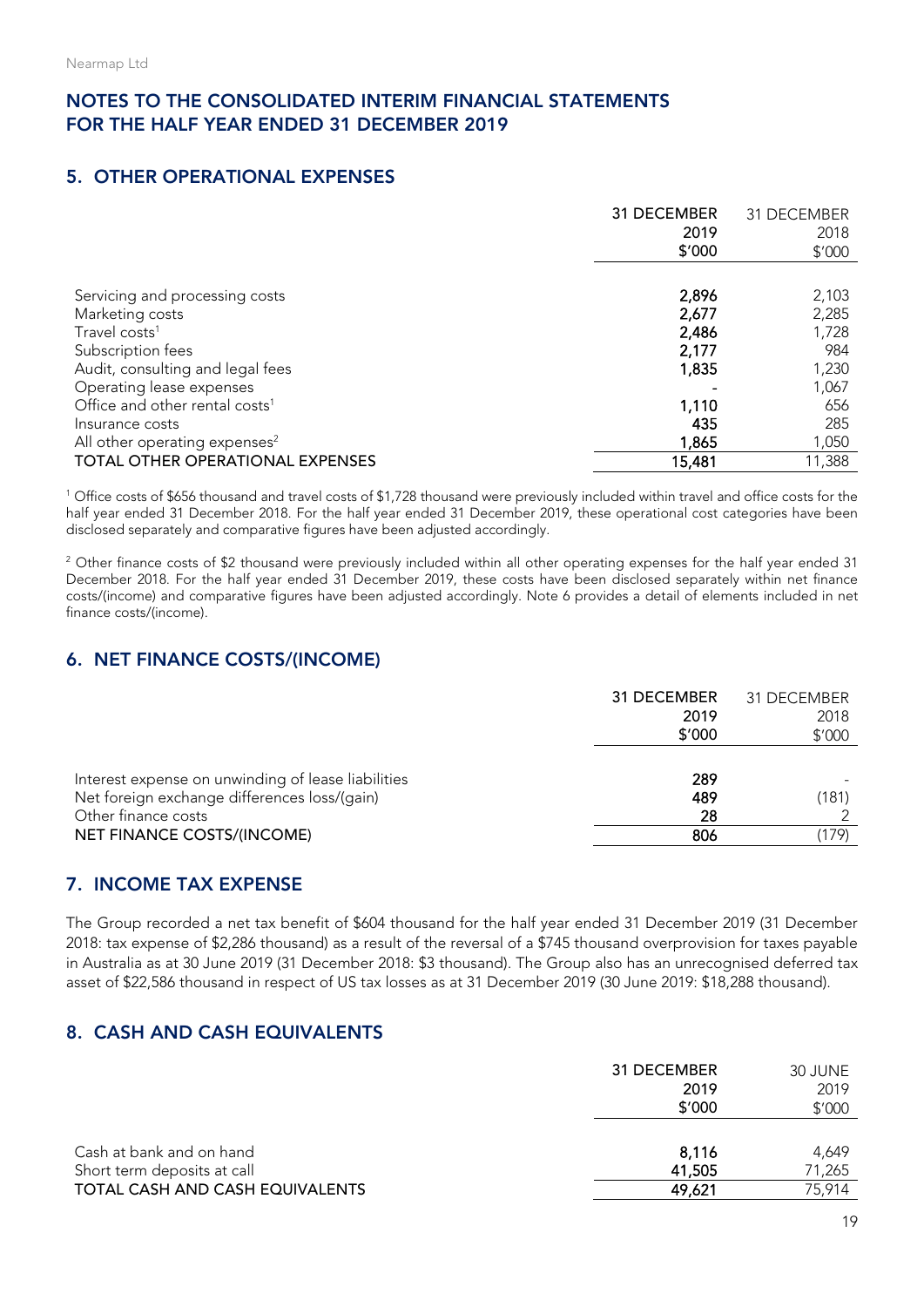#### 9. PROPERTY, PLANT AND EQUIPMENT

|                                                                                                                            | <b>OFFICE</b><br><b>EQUIPMENT</b><br>& FURNITURE<br>\$'000 | <b>CAMERA</b><br><b>SYSTEMS</b><br>\$'000 | RIGHT-OF-USE<br><b>ASSETS</b><br>\$'000 | <b>TOTAL</b><br>\$′000                    |
|----------------------------------------------------------------------------------------------------------------------------|------------------------------------------------------------|-------------------------------------------|-----------------------------------------|-------------------------------------------|
|                                                                                                                            |                                                            |                                           |                                         |                                           |
| HALF YEAR ENDED 31 DECEMBER 2019                                                                                           |                                                            |                                           |                                         |                                           |
| At 30 June 2019                                                                                                            | 2,164                                                      | 14,618                                    |                                         | 16,782                                    |
| Adjustment on initial application of AASB 16                                                                               | (505)                                                      |                                           | 6,530                                   | 6,025                                     |
| At 1 July 2019                                                                                                             | 1,659                                                      | 14,618                                    | 6,530                                   | 22,807                                    |
| Additions                                                                                                                  | 2,959                                                      | 3,224                                     | 11,365                                  | 17,548                                    |
| Disposals                                                                                                                  |                                                            | (138)                                     |                                         | (138)                                     |
| Depreciation                                                                                                               | (555)                                                      | (1,524)                                   | (1, 845)                                | (3,924)                                   |
| Foreign exchange adjustment                                                                                                |                                                            |                                           |                                         |                                           |
| <b>CLOSING NET BOOK VALUE</b>                                                                                              | 4,063                                                      | 16,180                                    | 16,057                                  | 36,300                                    |
| AT 31 DECEMBER 2019<br>Cost<br>Accumulated depreciation                                                                    | 6,013<br>(1,950)                                           | 29,358<br>(13, 178)                       | 17,895<br>(1,838)                       | 53,266<br>(16,966)                        |
| <b>CLOSING NET BOOK VALUE</b>                                                                                              | 4,063                                                      | 16,180                                    | 16,057                                  | 36,300                                    |
| YEAR ENDED 30 JUNE 2019<br>Opening net book value<br>Additions<br>Disposals<br>Depreciation<br>Foreign exchange adjustment | 1,143<br>1,742<br>(720)<br>(1)                             | 10,840<br>6,496<br>(6)<br>(2,712)         |                                         | 11,983<br>8,238<br>(6)<br>(3, 432)<br>(1) |
| CLOSING NET BOOK VALUE                                                                                                     | 2,164                                                      | 14,618                                    | $\blacksquare$                          | 16,782                                    |
| AT 30 JUNE 2019<br>Cost<br>Accumulated depreciation                                                                        | 4,718<br>(2, 554)                                          | 26,397<br>(11, 779)                       |                                         | 31,115<br>(14, 333)                       |
| CLOSING NET BOOK VALUE                                                                                                     | 2,164                                                      | 14,618                                    | $\equiv$                                | 16,782                                    |

At 31 December 2019, property, plant and equipment includes right-of-use assets of \$16,057 thousand related to leased properties and office equipment. See Note 1 (D) for further information regarding the transition to AASB 16 on 1 July 2019.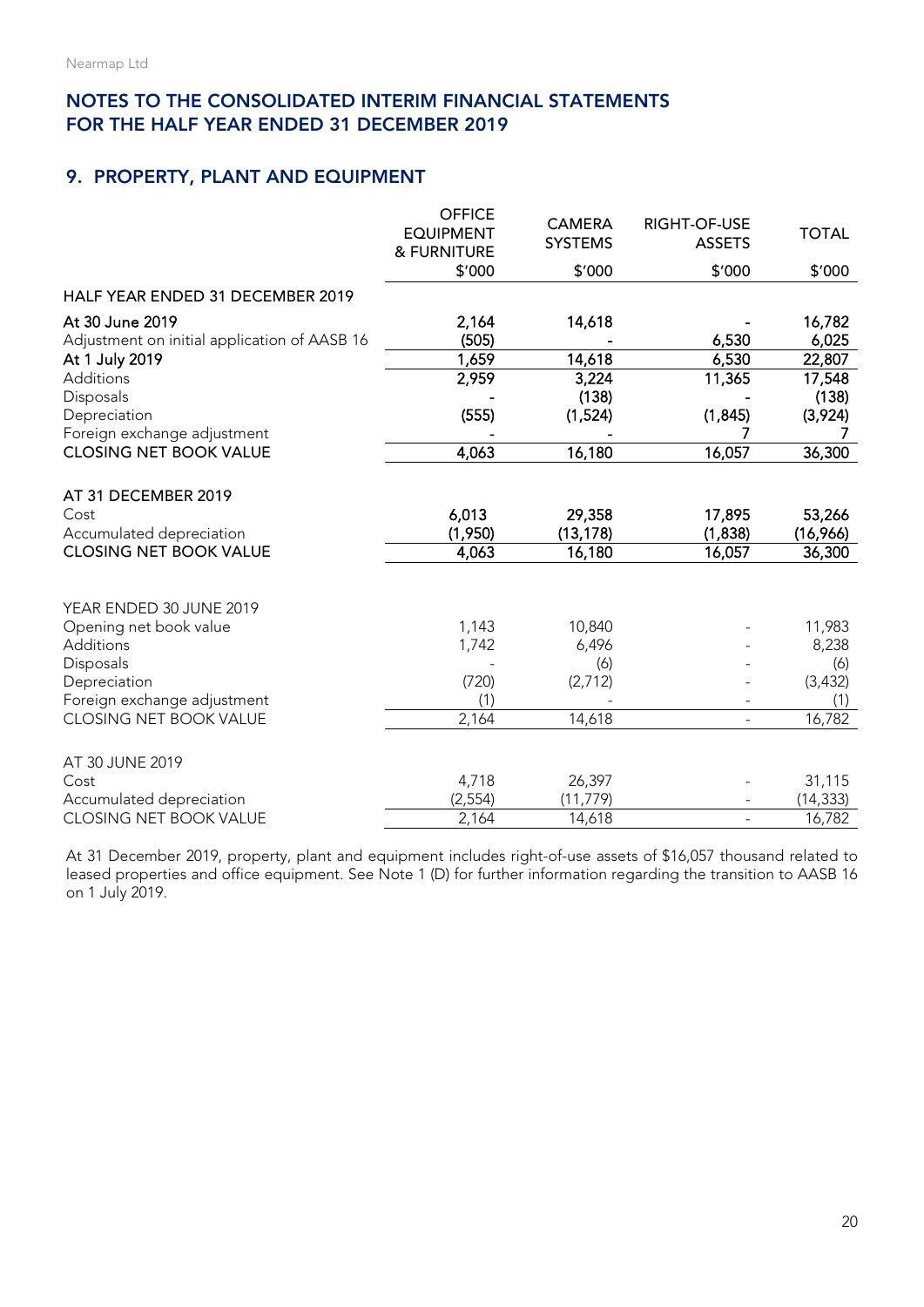## 10. INTANGIBLE ASSETS

|                                            | <b>GOODWILL</b> | <b>DEVELOP</b><br>-MENT<br><b>COSTS</b> | <b>CAPTURE</b><br><b>COSTS</b> | <b>INTELLECTUAL</b><br><b>PROPERTY</b> | <b>OTHER</b>     | <b>TOTAL</b>         |
|--------------------------------------------|-----------------|-----------------------------------------|--------------------------------|----------------------------------------|------------------|----------------------|
|                                            | \$'000          | \$'000                                  | \$'000                         | \$'000                                 | \$'000           | \$'000               |
| <b>HALF YEAR ENDED 31</b><br>DECEMBER 2019 |                 |                                         |                                |                                        |                  |                      |
| Opening net book value                     | 135             | 11,642                                  | 30,030                         |                                        | 325              | 42,132               |
| Additions                                  |                 | 7,600                                   | 12,028                         | 4,899                                  | 6                | 24,533               |
| Disposals                                  |                 |                                         |                                |                                        | (25)             | (25)                 |
| Amortisation                               |                 | (3, 427)                                | (14,613)                       | (83)                                   | (79)             | (18, 202)            |
| Foreign exchange<br>adjustment             |                 |                                         |                                | 2                                      | 3                | 5                    |
| <b>CLOSING NET BOOK</b><br><b>VALUE</b>    | 135             | 15,815                                  | 27,445                         | 4,818                                  | 230              | 48,443               |
| AT 31 DECEMBER 2019                        |                 |                                         |                                |                                        |                  |                      |
| Cost<br>Accumulated amortisation           | 135             | 39,187<br>(23, 372)                     | 72,788<br>(45, 343)            | 4,899<br>(81)                          | 1,939<br>(1,709) | 118,948<br>(70, 505) |
| <b>CLOSING NET BOOK</b><br><b>VALUE</b>    | 135             | 15,815                                  | 27,445                         | 4,818                                  | 230              | 48,443               |
|                                            |                 |                                         |                                |                                        |                  |                      |
| YEAR ENDED 30 JUNE 2019                    |                 |                                         |                                |                                        |                  |                      |
| Opening net book value<br>Additions        | 135             | 8,029<br>8,621                          | 27,904<br>20,133               |                                        | 231<br>305       | 36,299<br>29,059     |
| Amortisation                               |                 | (5,010)                                 | (10, 026)                      |                                        | (211)            | (15, 247)            |
| Accelerated amortisation <sup>1</sup>      |                 |                                         | (7,980)                        |                                        |                  | (7, 890)             |
| FX adjustment                              |                 | $\overline{2}$                          | (1)                            |                                        |                  |                      |
| CLOSING NET BOOK VALUE                     | 135             | 11,642                                  | 30,030                         | $\overline{\phantom{a}}$               | 325              | 42,132               |
| AT 30 JUNE 2019                            |                 |                                         |                                |                                        |                  |                      |
| Cost                                       | 135             | 31,587                                  | 60,759                         |                                        | 1,955            | 94,436               |
| Accumulated amortisation                   |                 | (19, 945)                               | (30, 729)                      |                                        | (1,630)          | (52, 304)            |
| CLOSING NET BOOK VALUE                     | 135             | 11,642                                  | 30,030                         |                                        | 325              | 42,132               |

<sup>1</sup> During the year ended 30 June 2019, the Group reviewed the appropriateness of the amortisation period and methodology for capture costs and determined that the period be reduced from 5 years to 2 years, reflecting growing demand for more recent imagery. Amortisation of the intangible capture asset was accelerated from 1 January 2019 with an additional \$7,980 thousand booked through the consolidated statement of profit or loss in the year ended 30 June 2019.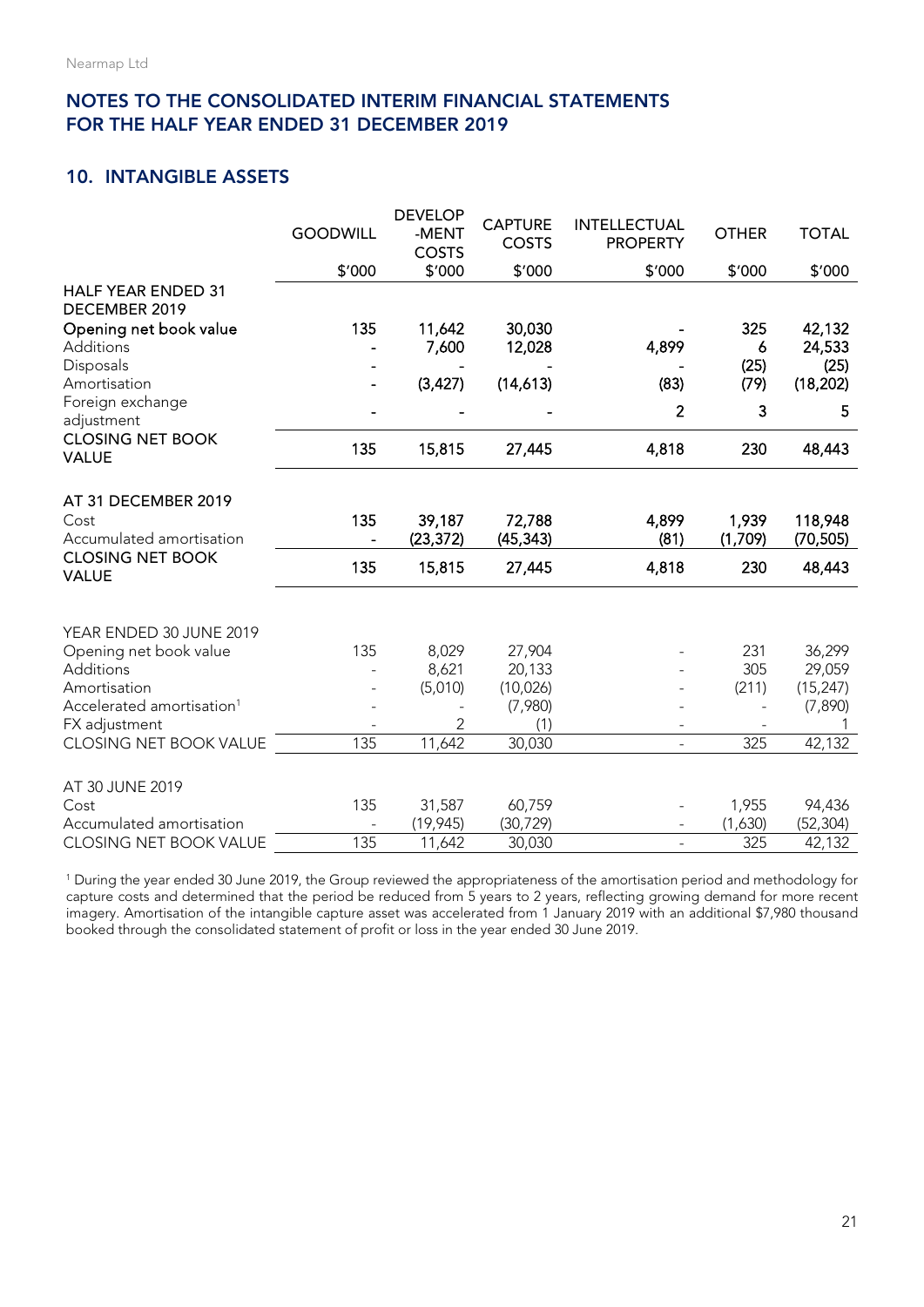## 11. CONTRIBUTED EQUITY

| <b>MOVEMENT IN SHARES ON ISSUE</b>                       |                         |         |
|----------------------------------------------------------|-------------------------|---------|
|                                                          | <b>NUMBER OF SHARES</b> | \$'000  |
| HALF YEAR ENDED 31 DECEMBER 2019                         |                         |         |
| Balance at the beginning of the period                   | 448,280,616             | 124,617 |
| Issued from exercise of share options                    | 2,477,000               | 1,264   |
| Issued from exercise of share option loans               | 1,700,001               |         |
| Repayment of share option loans <sup>2</sup>             |                         | 37      |
| Treasury shares acquired <sup>3</sup>                    |                         | (212)   |
| Treasury shares vested and transferred to employees      |                         | 164     |
| BALANCE AT THE END OF THE HALF YEAR                      | 452,457,617             | 125,870 |
|                                                          |                         |         |
| YEAR ENDED 30 JUNE 2019                                  |                         |         |
| Balance at the beginning of the year                     | 394,019,855             | 52,995  |
| Issue of shares during the year, net of tax <sup>1</sup> | 43,750,000              | 68,228  |
| Issued from exercise of share options                    | 5,894,894               | 3,210   |
| Issued from exercise of share option loans               | 4,615,867               |         |
| Repayment of share option loans <sup>2</sup>             |                         | 381     |
| Treasury shares acquired <sup>3</sup>                    |                         | (197)   |
| <b>BALANCE AT THE END OF THE YEAR</b>                    | 448,280,616             | 124,617 |

<sup>1</sup> On 7 September 2018, the Company completed a \$70,000 thousand capital raise (before costs), through a fully underwritten institutional placement of 43,750,000 new fully paid ordinary shares at the offer price of \$1.60. The Company incurred a total of \$2,854 thousand in transaction costs, which included \$856 representing the deferred tax impact.

<sup>2</sup> During the half year, total loans of \$37 thousand (30 June 2019: \$381 thousand) and accruing interest of nil (30 June 2019: \$9 thousand) were repaid to the Company, thereby releasing 66,666 shares (30 June 2019: 613,333) previously under holding lock.

<sup>3</sup> The Company introduced an employee matching share rights plan during the year ended 30 June 2019. The balance of \$212 thousand as at 31 December 2019 (30 June 2019: \$197 thousand) relates to shares purchased under the plan which have been issued to participants and will convert to ordinary shares at the end of the vesting period. These shares are considered and disclosed as treasury shares.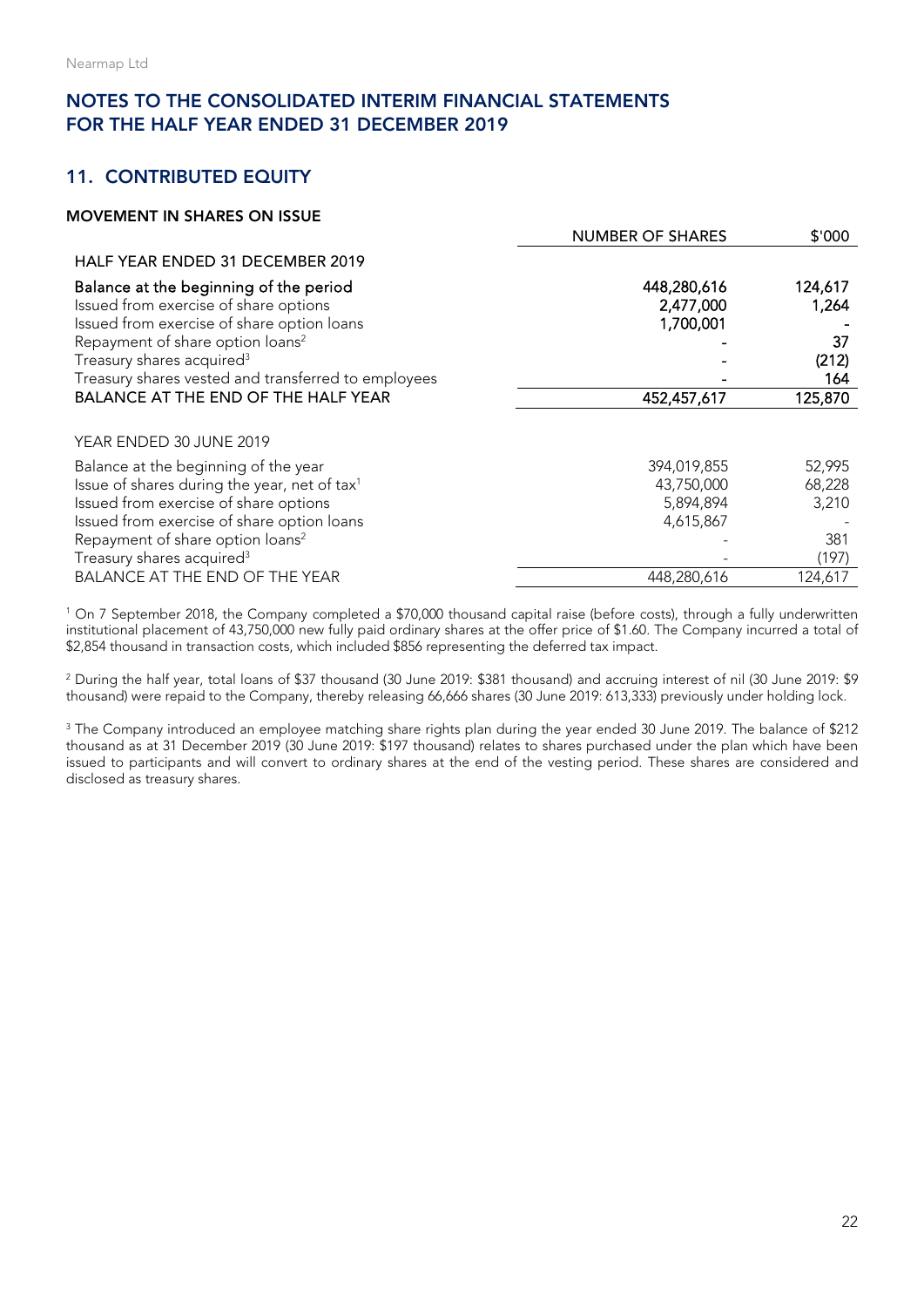#### 12. FINANCIAL INSTRUMENTS

#### Financial instruments carried at fair value

The fair value of financial assets and financial liabilities must be estimated for recognition and measurement or for disclosure purposes. The fair value of these instruments are categorised into different levels in a fair value hierarchy based on the inputs used in the valuation techniques as follows:

- (i) Level 1: quoted prices (unadjusted) in active markets for identical assets or liabilities that the Group can assess at the measurement date.
- (ii) Level 2: inputs other than quoted prices included within Level 1 that are observable for the asset or liability, either directly (as prices) or indirectly (derived from prices).
- (iii) Level 3: inputs for the asset or liability that are not based on observable market data (unobservable inputs).

The forward exchange contracts ("derivatives") included in other current liabilities (30 June 2019: other current assets) are carried at fair value. Derivatives are not quoted in active markets as they are not traded on a recognised exchange. Therefore, the Group uses valuation techniques (present value techniques) which use both observable and unobservable market inputs. As these financial instruments use valuation techniques with unobservable inputs that are not significant to the overall valuation, these instruments are included in Level 2 of the fair value hierarchy.

The Group recognises transfers between levels of fair value hierarchy as of the end of the reporting period in which the transfer has occurred. There were no transfers between levels of the fair value hierarchy during the half year ended 31 December 2019, and no transfer during the half year ended 31 December 2018.

The fair value measurement principles adopted in this report are consistent with those disclosed in the consolidated financial statements for the year ended 30 June 2019.

#### Carrying amounts versus fair values

The following table shows the carrying amounts and fair values of financial assets and financial liabilities. For the current period, the fair value disclosure of lease liabilities is not required.

|                                                                                                                                | 31 DECEMBER 2019                           |                             | 30 JUNE 2019                               |                                       |
|--------------------------------------------------------------------------------------------------------------------------------|--------------------------------------------|-----------------------------|--------------------------------------------|---------------------------------------|
|                                                                                                                                | <b>CARRYING</b><br><b>AMOUNT</b><br>\$′000 | <b>FAIR VALUE</b><br>\$′000 | <b>CARRYING</b><br><b>AMOUNT</b><br>\$'000 | <b>FAIR</b><br><b>VALUE</b><br>\$'000 |
| <b>FINANCIAL ASSETS</b><br>Cash and cash equivalents<br>Trade receivables<br>Other current receivables<br>Other current assets | 49,621<br>23,868<br>3,195                  | 49,621<br>23,868<br>3,195   | 75,914<br>14,535<br>3,078<br>103           | 75,914<br>14,535<br>3,078<br>103      |
| <b>FINANCIAL LIABILITIES</b><br>Trade and other payables<br>Other current liabilities                                          | 4,758<br>7,241                             | 4,758<br>7,241              | 3,777<br>4,583                             | 3,777<br>4,583                        |

The carrying value less impairment provision of trade receivables, other current receivables, trade and other payables, and other current liabilities are assumed to approximate their fair values due to their short-term nature.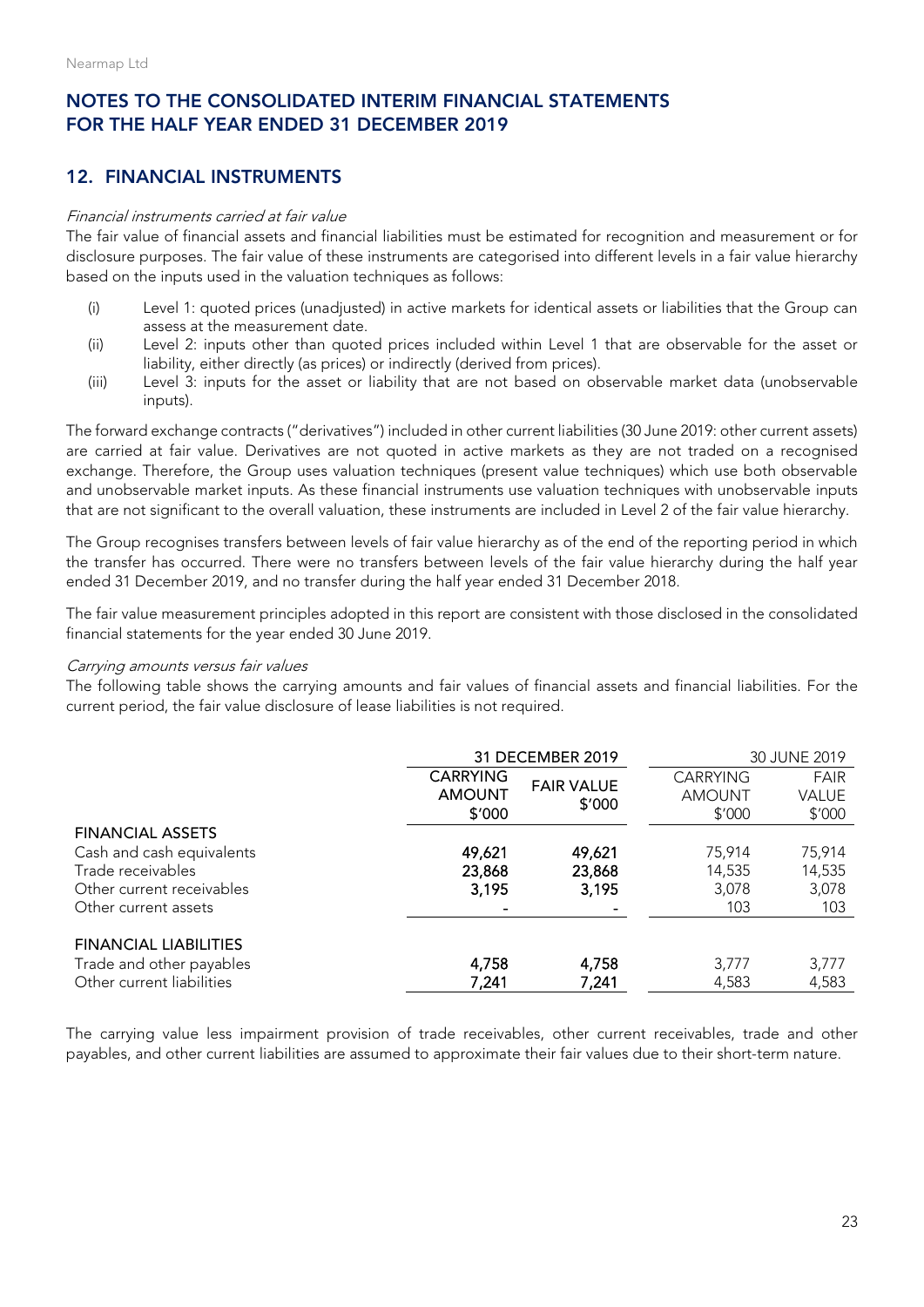## 13. RELATED PARTIES

#### Financial assistance under the Employee Share Option Plan

Nearmap's ESOP includes an Employee Loan Scheme that permits Nearmap to grant financial assistance to employees by way of loan to enable them to exercise options and acquire shares. These loans bear interest at rates that ranged from 0.95% to 1.20% during the half year ended 31 December 2019 (30 June 2019: 1.50% to 1.70%) and are repayable four years after the issue date. The loans are not recognised in the consolidated interim statement of financial position.

|                                                  | 31 DECEMBER<br>2019<br>\$′000 | 30 JUNE<br>2019<br>\$'000 |
|--------------------------------------------------|-------------------------------|---------------------------|
| Loans outstanding at the beginning of the period | 6.557                         | 3,014                     |
| Share option loans repaid during the period      | (37)                          | (381)                     |
| Share option loans provided during the period    | 1,594                         | 3,862                     |
| Interest accrued on share option loans           | 28                            | 62                        |
| LOANS OUTSTANDING AT THE END OF THE PERIOD       | 8.142                         | 6,557                     |

#### Transactions with key management personnel

Unsecured loans were provided to the following recipients during the half year ended 31 December 2019 (31 December 2018: \$2,138,673):

- Rob Newman: \$706,667 (31 December 2018: \$1,973,333);
- Andrew Watt: \$775,001 (31 December 2018: nil); and
- Shane Preston: nil (31 December 2018: \$165,340)

## 14. CONTINGENT LIABILITIES

As at 31 December 2019, except for bank guarantees of \$2,356 thousand (30 June 2019: \$2,356 thousand), the Directors are not aware of any contingent liabilities in relation to the Company or the Group.

## 15. SUBSEQUENT EVENTS

As at the date of this report, no matter or circumstance has arisen since 31 December 2019 that has significantly affected, or may significantly affect the Group's operations, the results of those operations, or the Group's state of affairs in future financial years.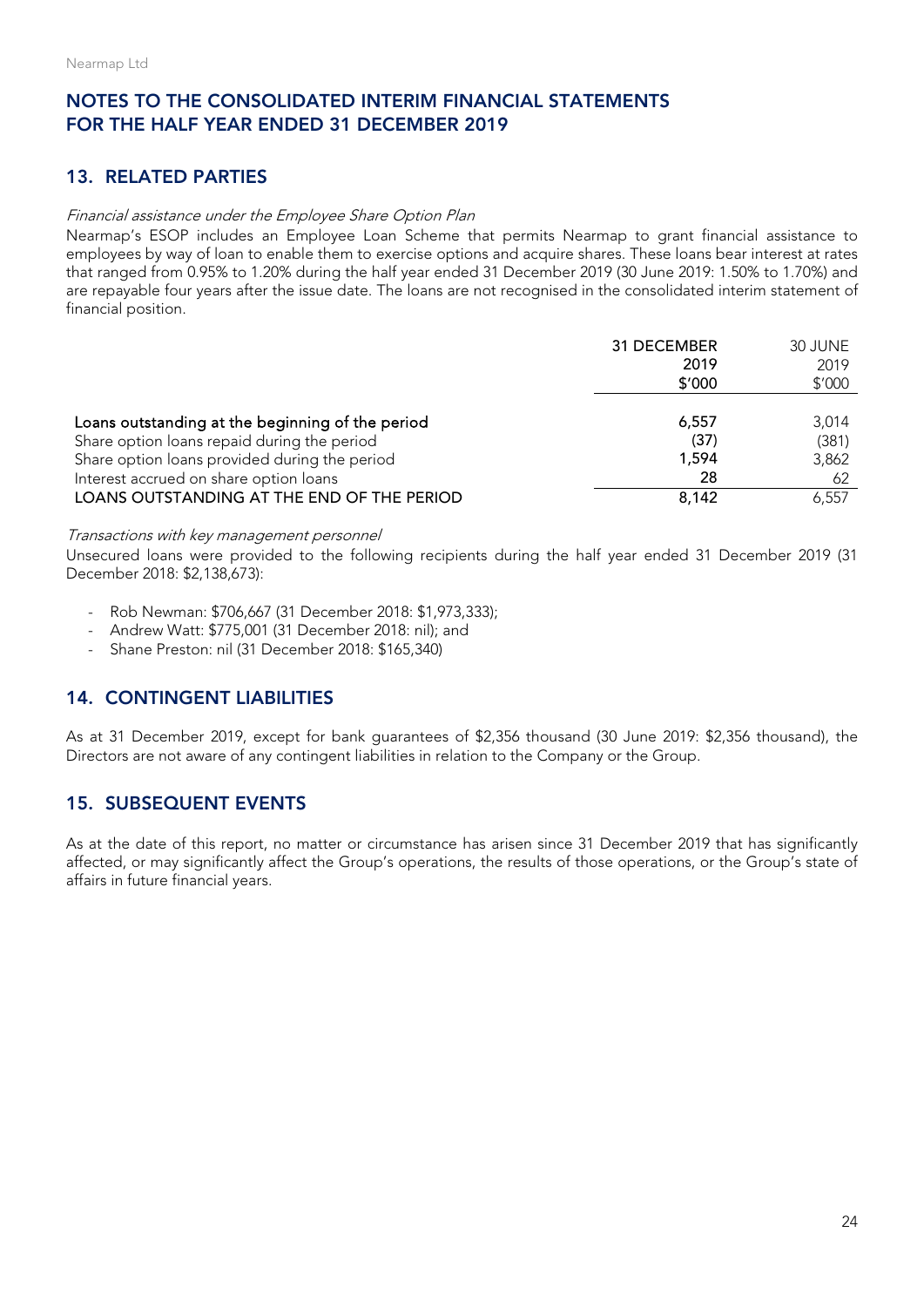In the Directors' opinion:

- (a) the financial statements and notes set out on pages 4 to 24 are in accordance with the Corporations Act 2001, including:
	- (i) complying with AASB 134 Interim Financial Reporting, the Corporations Regulations 2001 and other mandatory professional reporting requirements; and
	- (ii)giving a true and fair view of the Group's financial position as at 31 December 2019 and of its performance for the half year ended on that date; and
- (b) there are reasonable grounds to believe that Nearmap Ltd will be able to pay its debts as and when they become due and payable.

This declaration is made in accordance with a resolution of the Directors.

Dr Rob Newman Chief Executive Office and Managing Director Sydney, 18 February 2020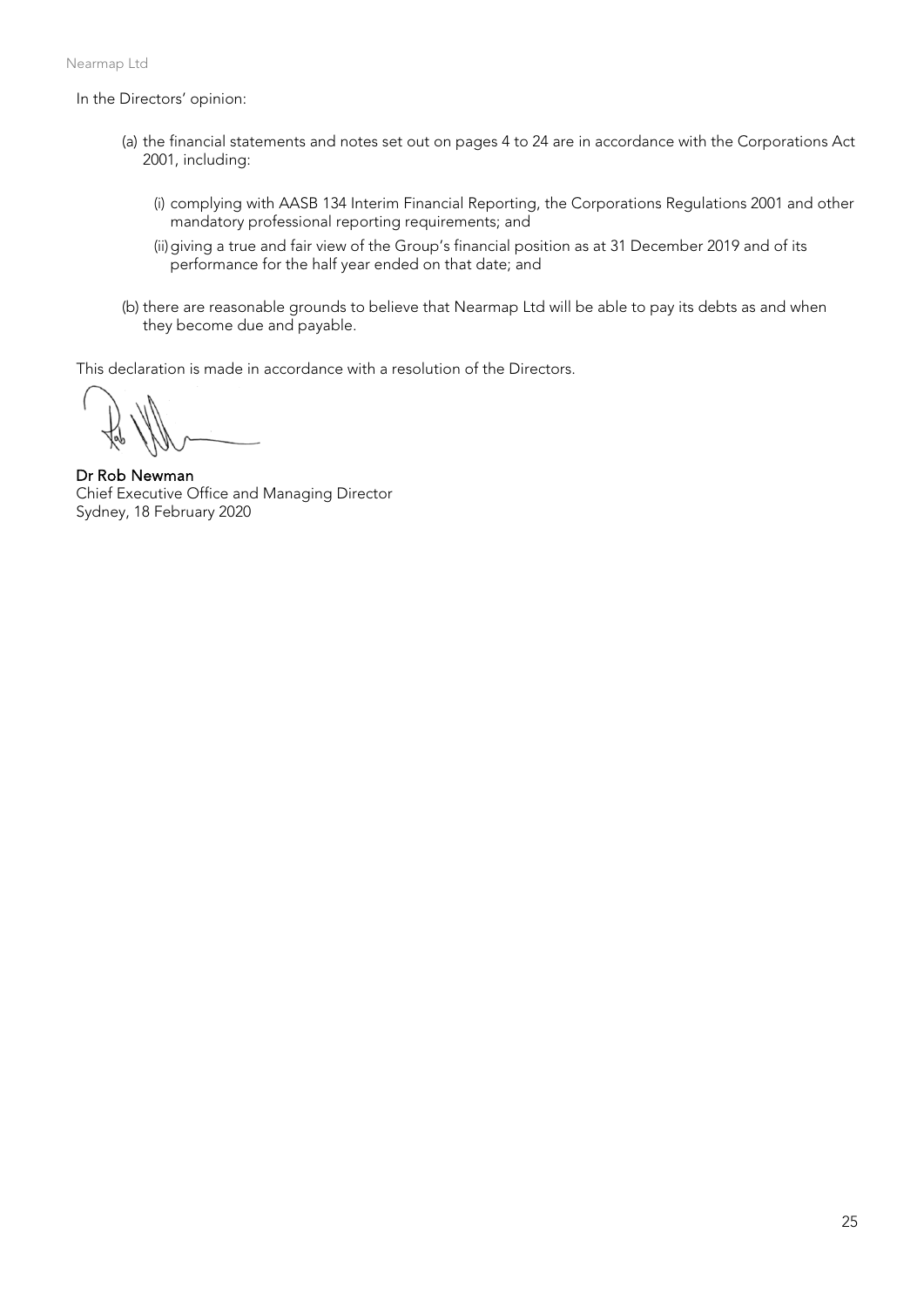

## Independent Auditor's Review Report

## To the shareholders of Nearmap Ltd

#### **Report on the Half-year Financial Report**

#### **Conclusion**

We have reviewed the accompanying *Half-year Financial Report* of Nearmap Ltd.

Based on our review, which is not an audit, we have not become aware of any matter that makes us believe that the Half-year Financial Report of Nearmap Ltd is not in accordance with the *Corporations Act 2001*, including:

- giving a true and fair view of the *Group's* financial position as at 31 December 2019 and of its performance for the Half-year ended on that date; and
- complying with *Australian Accounting Standard AASB 134 Interim Financial Reporting* and the *Corporations Regulations 2001*.

The *Half-year Financial Report* comprises:

- Consolidated interim statement of financial position as at 31 December 2019
- Consolidated interim statement of profit or loss and other comprehensive income, Consolidated interim statement of changes in equity and Consolidated interim statement of cash flows for the Half-year ended on that date
- Notes 1 to 15 comprising a summary of significant accounting policies and other explanatory information
- The Directors' Declaration.

The *Group* comprises Nearmap Ltd (the Company) and the entities it controlled at the Half year's end or from time to time during the Half-year.

The *Half-year* is the 6 months ended on 31December 2019.

#### **Responsibilities of the Directors for the Half-year Financial Report**

The Directors of the Company are responsible for:

- the preparation of the Half-year Financial Report that gives a true and fair view in accordance with *Australian Accounting Standards* and the *Corporations Act 2001*
- such internal control as the Directors determine is necessary to enable the preparation of the Half-year Financial Report that is free from material misstatement, whether due to fraud or error.